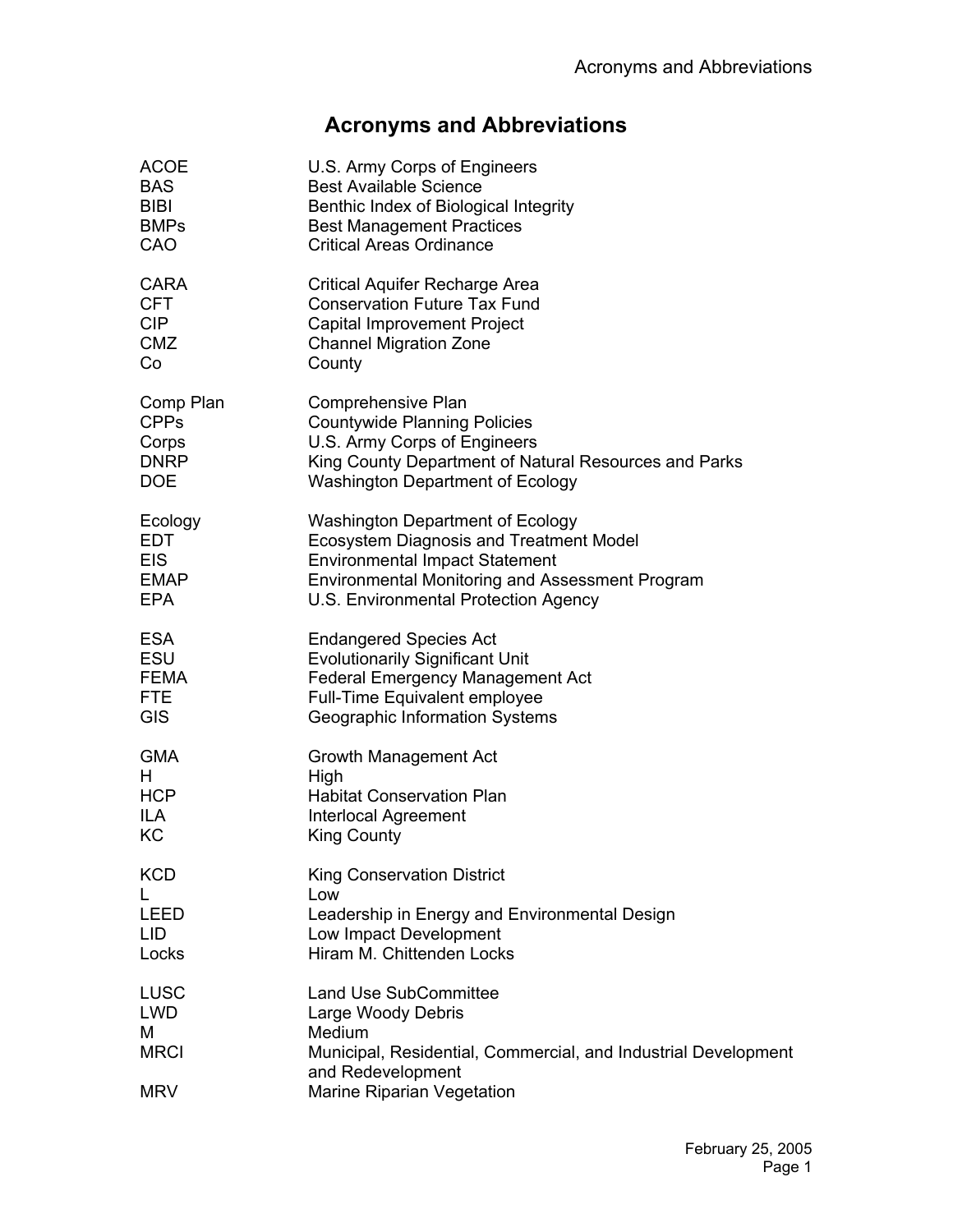| <b>MUGA</b><br><b>NEPA</b><br><b>NGO</b><br><b>NLW</b><br><b>NMFS</b>           | Municipal Urban Growth Area<br><b>National Environmental Policy Act</b><br>Non-Governmental Organization<br>North Lake Washington Tributaries<br>National Marine Fisheries Service (same agency as NOAA<br>Fisheries)    |
|---------------------------------------------------------------------------------|--------------------------------------------------------------------------------------------------------------------------------------------------------------------------------------------------------------------------|
| <b>NOAA</b>                                                                     | National Oceanic and Atmospheric Administration                                                                                                                                                                          |
| <b>NPDES</b>                                                                    | National Pollution Discharge Elimination System                                                                                                                                                                          |
| <b>NTAA</b>                                                                     | Near-Term Action Agenda for Salmon Habitat Conservation                                                                                                                                                                  |
| <b>OHWM</b>                                                                     | <b>Ordinary High Water Mark</b>                                                                                                                                                                                          |
| <b>PAA</b>                                                                      | <b>Potential Annexation Area</b>                                                                                                                                                                                         |
| <b>PBRS</b>                                                                     | <b>Public Benefit Rating System</b>                                                                                                                                                                                      |
| <b>PFCs</b>                                                                     | <b>Properly Functioning Conditions</b>                                                                                                                                                                                   |
| PIT tagging                                                                     | Passive Integrated Transponder tags                                                                                                                                                                                      |
| <b>PSAMP</b>                                                                    | <b>Puget Sound Ambient Monitoring Program</b>                                                                                                                                                                            |
| <b>PSAT</b>                                                                     | <b>Puget Sound Action Team</b>                                                                                                                                                                                           |
| <b>PSTRT</b>                                                                    | <b>Puget Sound Technical Recovery Team</b>                                                                                                                                                                               |
| QA/QC                                                                           | <b>Quality Assurance/Quality Control</b>                                                                                                                                                                                 |
| <b>RFEG</b>                                                                     | Regional Fisheries Enhancement Group                                                                                                                                                                                     |
| <b>RK</b>                                                                       | <b>River Kilometer</b>                                                                                                                                                                                                   |
| <b>RM</b>                                                                       | <b>River Mile</b>                                                                                                                                                                                                        |
| <b>SASSI</b><br><b>SEPA</b><br><b>Shared Strategy</b><br><b>SSHIAP</b><br>SnoCo | Salmon and Steelhead Stock Inventory<br><b>State Environmental Policy Act</b><br><b>Shared Strategy for Puget Sound</b><br>Salmon and Steelhead Habitat Information and Assessment<br>Project<br><b>Snohomish County</b> |
| <b>SMA</b>                                                                      | <b>Shoreline Management Act</b>                                                                                                                                                                                          |
| <b>SMP</b>                                                                      | Shoreline Management Plan                                                                                                                                                                                                |
| <b>SPU</b>                                                                      | <b>Seattle Public Utilities</b>                                                                                                                                                                                          |
| <b>SR</b>                                                                       | <b>State Route</b>                                                                                                                                                                                                       |
| <b>SRFB</b>                                                                     | Salmon Recovery Funding Board                                                                                                                                                                                            |
| <b>TDRs</b>                                                                     | <b>Transfer of Development Rights</b>                                                                                                                                                                                    |
| <b>TMDL</b>                                                                     | <b>Total Maximum Daily Load</b>                                                                                                                                                                                          |
| <b>TIA</b>                                                                      | <b>Total Impervious Area</b>                                                                                                                                                                                             |
| <b>TriCo</b>                                                                    | <b>Tri-County Salmon Conservation Coalition</b>                                                                                                                                                                          |
| TRT                                                                             | <b>Puget Sound Techincal Recovery Team</b>                                                                                                                                                                               |
| <b>UGA</b>                                                                      | <b>Urban Growth Area</b>                                                                                                                                                                                                 |
| <b>UGB</b>                                                                      | Urban Growth Boundary                                                                                                                                                                                                    |
| <b>USGS</b>                                                                     | U.S. Geological Survey                                                                                                                                                                                                   |
| <b>USFWS</b>                                                                    | U.S. Fish and Wildlife Service                                                                                                                                                                                           |
| <b>UW</b>                                                                       | University of Washington                                                                                                                                                                                                 |
| <b>VSP</b>                                                                      | Viable Salmonid Population parameters                                                                                                                                                                                    |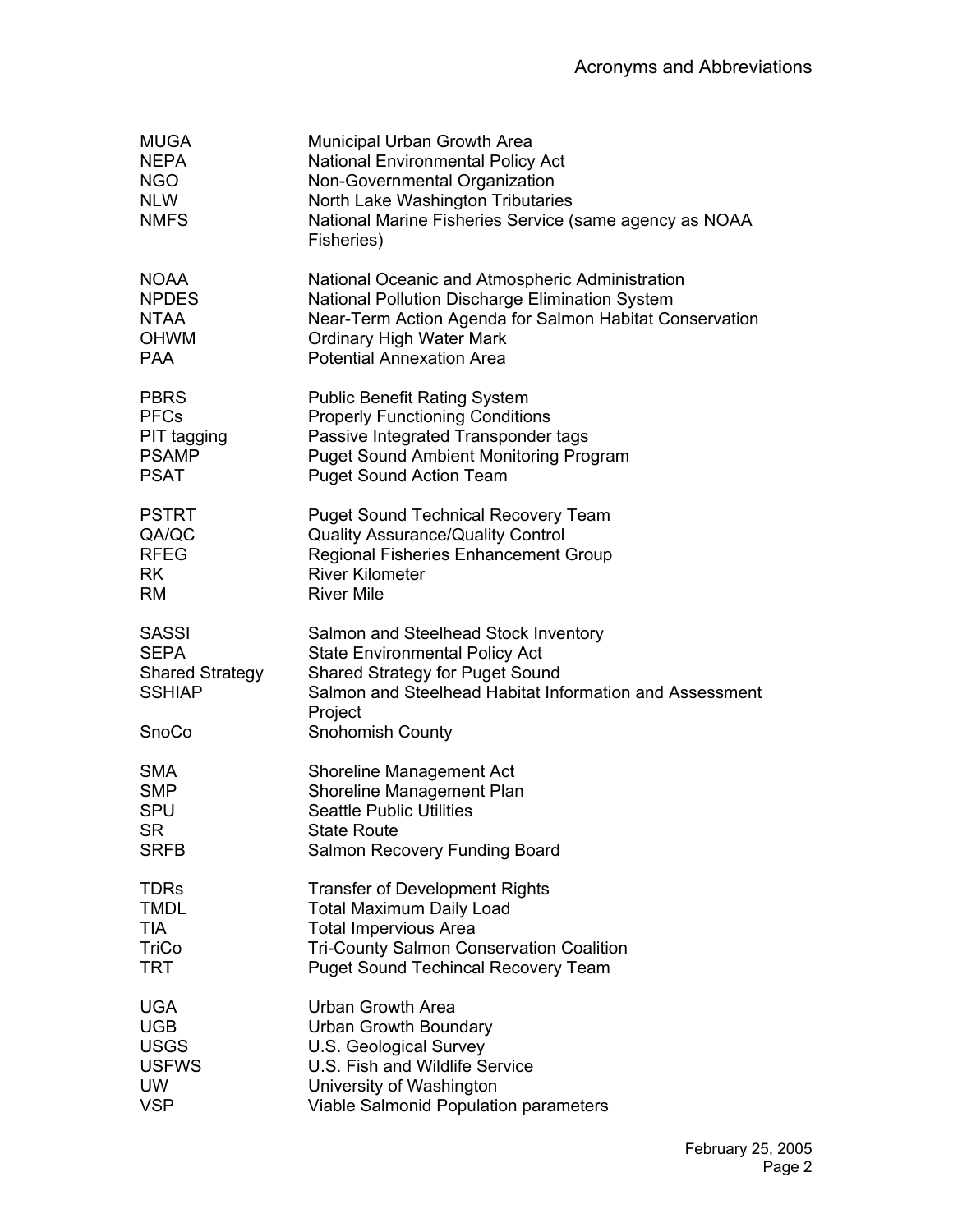| <b>WA</b>   | Washington                                                                                                 |
|-------------|------------------------------------------------------------------------------------------------------------|
| <b>WDFW</b> | Washington Department of Fish and Wildlife                                                                 |
| WDOT/WSDOT  | Washington Department of Transportation                                                                    |
| WRIA 8      | Water Resources Inventory Area 8 (also known formally as the<br>Lake Washington/Cedar/Sammamish Watershed) |
| <b>WSU</b>  | <b>Washington State University</b>                                                                         |
| W8TC        | <b>WRIA 8 Technical Committee</b>                                                                          |
| 65-10       | Land use standard that requires 65% forest retention and limits<br>impervious area to 10%                  |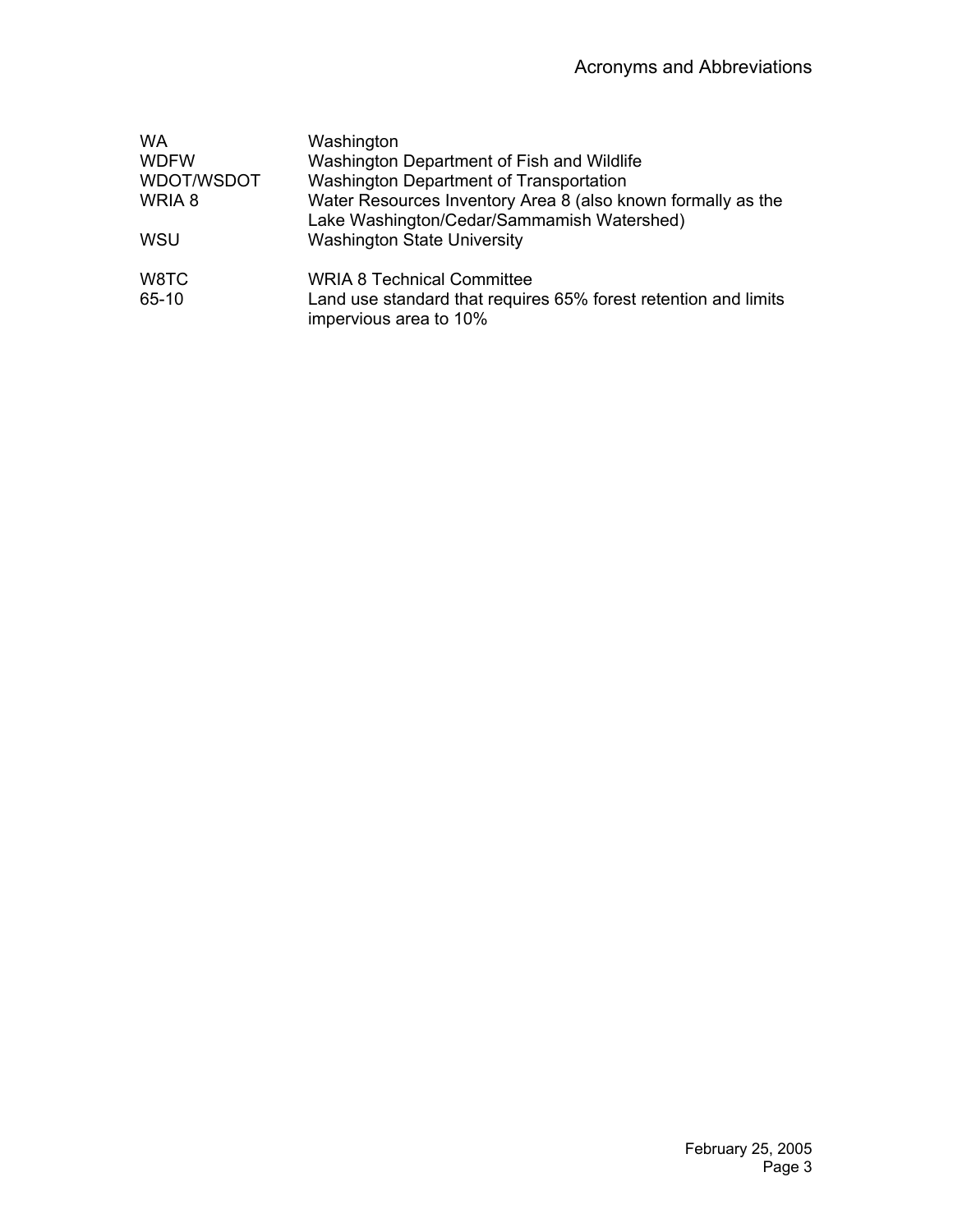# **Acknowledgements**

The Steering Committee proposed Plan is the result of a collaborative effort among participants in the salmon conservation planning process for the Lake Washington/Cedar/Sammamish Watershed (WRIA 8). See Chapter 1 for a description of this process. The following individuals participated in the planning process for some or all of the period *beginning January 2002*. For a list of those who participated earlier, please see the Near-Term Action Agenda for Salmon Habitat Conservation.

The **WRIA 8 Steering Committee**, which is composed of elected officials, representatives from business and environmental interests, water and sewer districts, concerned citizens, scientists, and federal and state agencies, is overseeing the salmon conservation planning effort in WRIA 8.

#### **WRIA 8 Steering Committee members (current and past):**

Councilmember Jim Compton, Committee Co-Chair, Seattle City Council (started '04) Councilmember Larry Phillips, Committee Co-Chair, Metropolitan King County Steve Bell, Friends of Issaquah Salmon Hatchery (through '02) Joanna Buehler, Save Lake Sammamish (through '02) joan burlingame, Friends of Rock Creek Valley, Cedar River Council Walt Canter, Washington Association of Sewer and Water Districts Councilmember Dan Clawson, City of Renton Geoff Clayton, Greater Seattle Chamber of Commerce Michelle Connor, Seattle Citizen, Cascade Land Conservancy Councilmember Randy Corman, City of Renton (through '03) Councilmember Don Davidson, City of Bellevue Troy Fields, Mid-Sound Fisheries Enhancement Group (started '04) Mayor Ava Frisinger, City of Issaquah David Garland, Washington Department of Ecology Councilmember Dave Gossett, Snohomish County Councilmember Rich Gustafson, City of Shoreline Mayor Rosemarie Ives, City of Redmond Kirk Lakey, Washington Department of Fish and Wildlife Terry Lavender, Citizen (through '03) Doug McClelland, Washington Department of Natural Resources Louise Miller, Citizen (started '04) Willy O'Neil, Mid-Sound Fisheries Enhancement Group (through '03) Margaret Pageler, former Co-Chair, former member, Seattle City Council (through '03) Ray Power, The Boeing Company Max Prinsen, King Conservation District Linda Smith, U.S. Army Corps of Engineers Cleve Steward, Sustainable Fisheries Foundation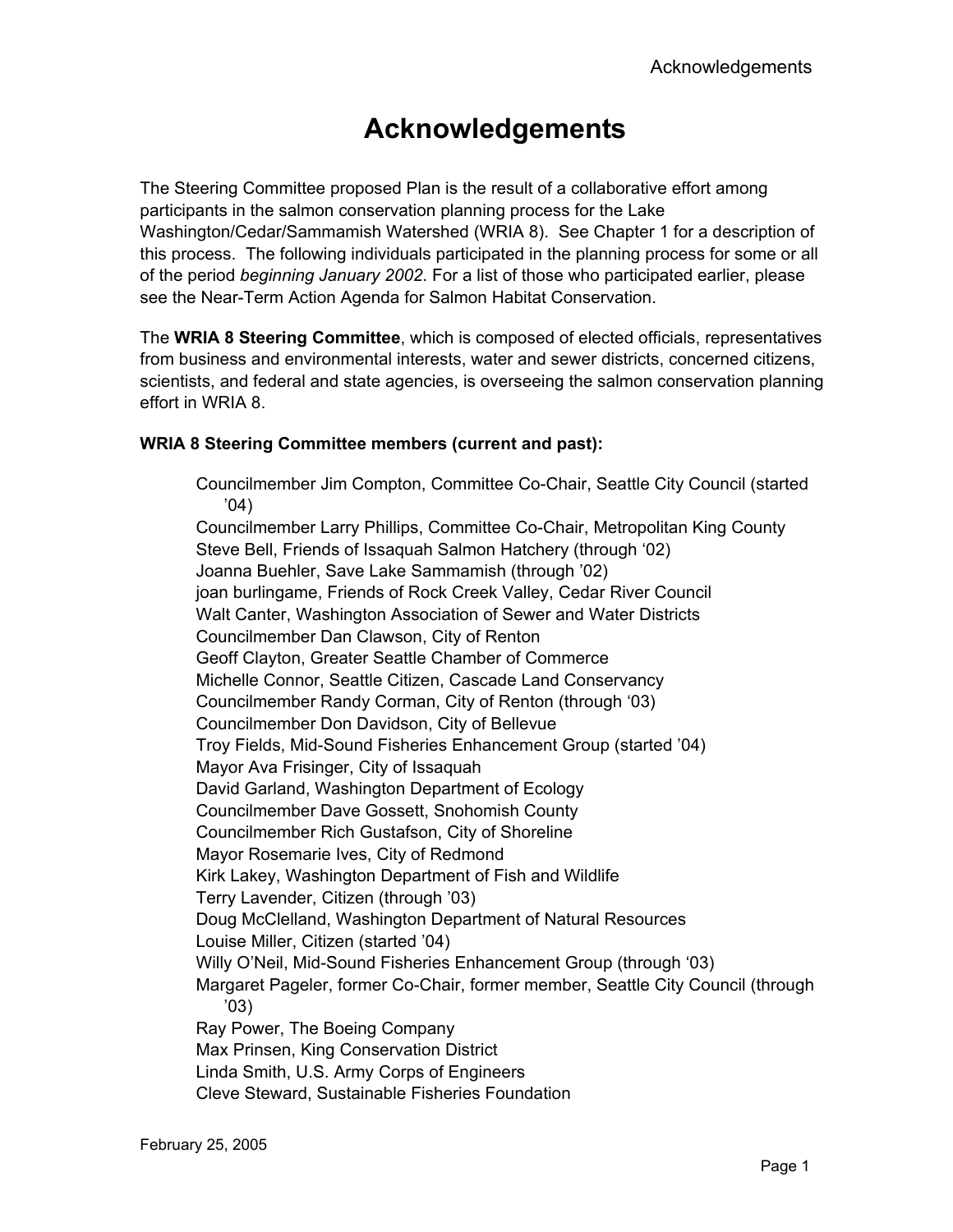Frank Urabeck, Trout Unlimited

**Alternates:** Mayor Bob Bandarra, City of Bothell; Richard Bonewits, Greater Maple Valley Area Council; John Crull, Boeing Company; Mayor Patrick Ewing, City of Bothell; Deputy Mayor Don Gerend, City of Sammamish; Councilmember Gareth Grube, City of Woodinville; Councilmember Pat Hawkins, City of Clyde Hill; Councilmember Kathleen Huckabay, City of Sammamish; Mayor Laure Iddings, City of Maple Valley; Councilmember Jim Lauinger, City of Kirkland; Terry Lavender, Citizen; Councilmember Steve Litzow, City of Mercer Island; Councilmember Jim Pearman, City of Mercer Island; Councilmember Andrea Perry, City of Bothell; Councilmember Larry Springer, City of Kirkland; Deputy Mayor Cathy Wiederhold VonWald, City of Woodinville

**Facilitator for 2004 work sessions:** Tamie T. Kellogg, Consultant

The **WRIA 8 Forum** consists of elected officials representing each of the 27 local governments that signed an interlocal agreement to jointly fund salmon conservation planning in the Lake Washington/Cedar/Sammamish Watershed.

#### **WRIA 8 Forum members (current and past):**

Councilmember Don Davidson, Committee Chair (started '04), City of Bellevue Councilmember Jean Garber, Committee Vice Chair (starting '04), City of **Newcastle** Councilmember Angela Amundson, City of Mountlake Terrace Mayor Bob Bandarra, City of Bothell (through '02) Mayor Jeanne Berry, Town of Yarrow Point Councilmember Tim Clark, City of Kent Councilmember Dan Clawson, City of Renton (started '04) Councilmember Jim Compton, City of Seattle (started '04) Councilmember Paul Demitriades, City of Medina (through '02) Mayor Donald Doran, City of Mukilteo Councilmember Tika Esler, City of Kenmore (through '03) Mayor Patrick Ewing, City of Bothell (in '03) Councilmember Ted Frantz, Town of Hunts Point Mayor Ava Frisinger, City of Issaquah Deputy Mayor Don Gerend, City of Sammamish (started '04) Councilmember Dave Gossett, Snohomish County Councilmember Gareth Grube, City of Woodinville (through '03) Councilmember Rich Gustafson, City of Shoreline Councilmember Pat Hawkins, City of Clyde Hill Councilmember Kathleen Huckabay, City of Sammamish (through '03) Mayor Laure Iddings, City of Maple Valley Mayor Rosemarie Ives, City of Redmond Councilmember James Lauinger, City of Kirkland (started '04) Councilmember Steve Litzow, City of Mercer Island (started '04)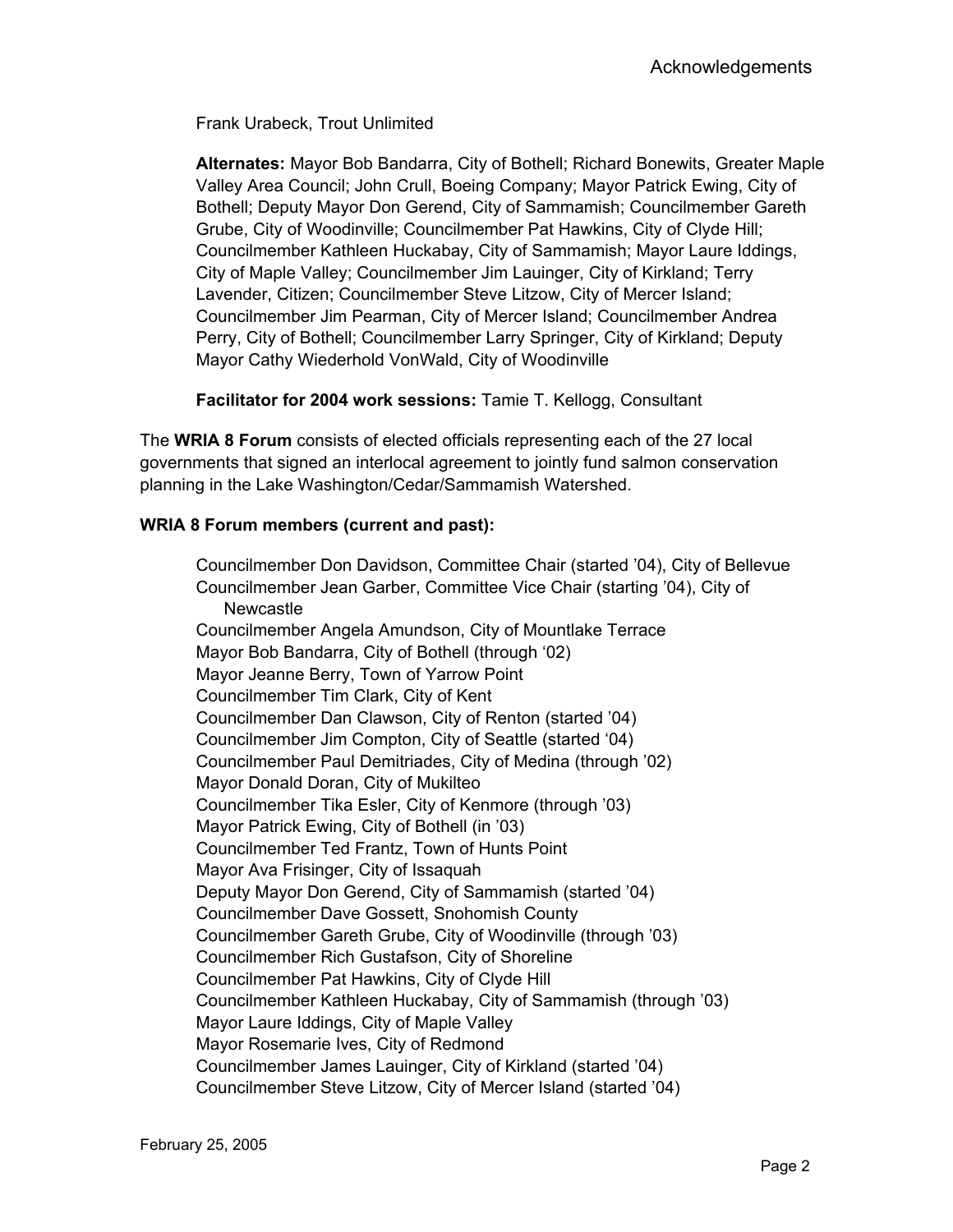Mayor Charles Lowry, Town of Beaux Arts Village Mayor Mary Odermat, City of Medina (started '04) Councilmember Roger Olstad, City of Lake Forest Park Councilmember Margaret Pageler, City of Seattle (through '03) Councilmember King Parker, City of Renton (through '03) Councilmember Jim Pearman, City of Mercer Island (through '03) Councilmember Andrea Perry, City of Bothell (started '04) Councilmember Lora Petso, City of Edmonds (through '03) Councilmember Larry Phillips, King County Councilmember Michael Plunkett, City of Edmonds (started '04) Councilmember Marcia Schwendiman, City of Kenmore Mayor Larry Springer, City of Kirkland, former committee chair (through '03) Councilmember Jack Start, City of Mill Creek Deputy Mayor Cathy Weiderhold VonWald, City of Woodinville (started '04)

**Alternates:** Councilmember Carolyn Armanini, Lake Forest Park; Councilmember Betty Heckendorn, Beaux Arts Village; Councilmember John Hendrickson, City of Kenmore; Councilmember John Hudgins, City of Mill Creek; Councilmember David Irons, King County; Councilmember Jim Lauinger, City of Kirkland; Councilmember Conrad Lee, City of Bellevue; Councilmember Richard Marin, Edmonds; Councilmember Greg Misenar, Redmond; Councilmember Bob Ranson, Shoreline; Councilmember Marcia Schwendiman, Kenmore; Councilmember Ben Varon, City of Newcastle; Councilmember Nancy Whitten, City of Sammamish

The **WRIA 8 Service Provider Team** is housed in the King County Department of Natural Resources and Parks, and reports to the WRIA 8 Forum. The team was hired to provide watershed-based salmon conservation planning services under the interlocal cost-sharing agreement.

#### **WRIA 8 Service Provider Team:**

Cyrilla Cook, WRIA 8 Conservation Plan Manager Hilary Culverwell, former WRIA 8 Issues/Outreach Coordinator (through 8/02) Linda Grob, WRIA 8 Administrative Coordinator Mary Jorgensen, Lead Entity Grant Manager (starting 6/04) Sally King, WRIA 8 Land Use Coordinator Jane Lamensdorf-Bucher, WRIA 8 Watershed Coordinator Debbie Natelson, WRIA 8 Outreach and Stewardship Coordinator DJ Sessner, former WRIA 8 Special Projects (through 12/03) Jean White, WRIA 8 Early Actions Project Coordinator

#### **Primary chapter authors:**

Cyrilla Cook, WRIA 8 Conservation Plan Manager Julie Hall, City of Seattle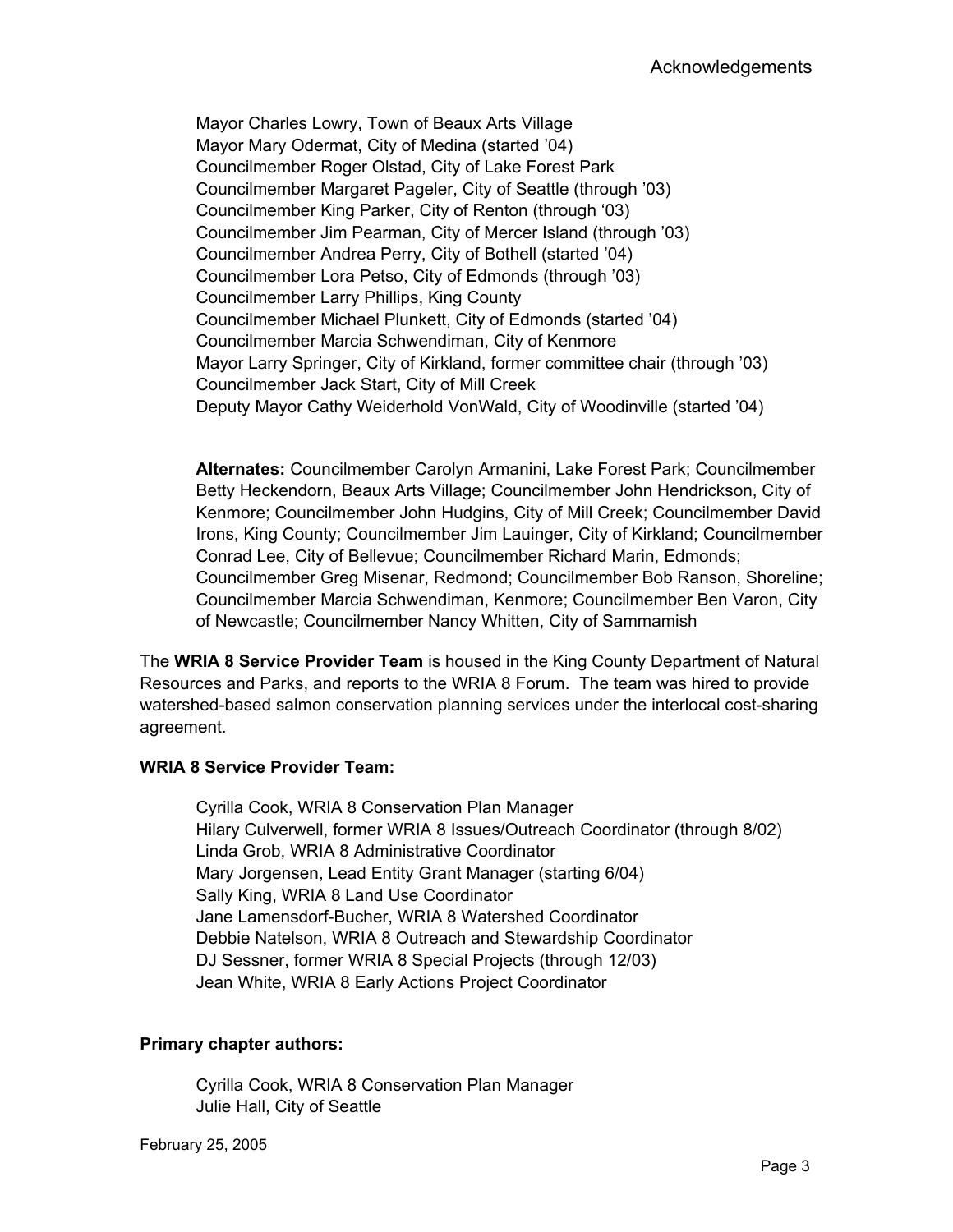Mary Jorgensen, Lead Entity Grant Manager Sally King, WRIA 8 Land Use Coordinator Jane Lamensdorf-Bucher, WRIA 8 Watershed Coordinator Sarah McKearnan, City of Seattle Brian Murray, King County Debbie Natelson, WRIA 8 Outreach and Stewardship Coordinator Kit Paulsen, City of Bellevue David St. John, King County Jean White, WRIA 8 Early Actions Project Coordinator Dennis Canty, Evergreen Consultants Mike Schiewe, Anchor Environmental

#### **Graphics staff:**

Wendy Gable Collins, King County Department of Natural Resources and Parks Sandy Kraus, King County Department of Natural Resources and Parks John Small, Anchor Environmental

**Cover photo:** King County Water and Land Resources

The following **committees, subcommittees, and working groups** contributed to developing portions of the draft plan. Each is described briefly.

**WRIA 8 Adaptive Management Work Group** (an interjurisdictional working group which developed options for the draft plan for an implementation structure that includes organizational structure, monitoring and measures, funding strategies and commitments):

Cyrilla Cook, WRIA 8 Conservation Plan Manager Jane Lamensdorf-Bucher, WRIA 8 Watershed Coordinator Sarah McKearnan, City of Seattle Kit Paulsen, City of Bellevue David St. John, King County

#### **WRIA 8 Public Outreach Committee members and past participants** (an

interjurisdictional committee which developed the public outreach actions for the plan and which is promoting public involvement in the plan's review and implementation):

Chrys Bertolotto, City of Issaquah Duane Bowman, City of Edmonds Rika Cecil, City of Shoreline Carol Dahl, Citizen and President, Lake Forest Park Stewardship Foundation Laurie Devereaux, City of Bellevue Melissa Frysztacki-Amrhein, University of Washington graduate program Scott Gonsar, City of Kirkland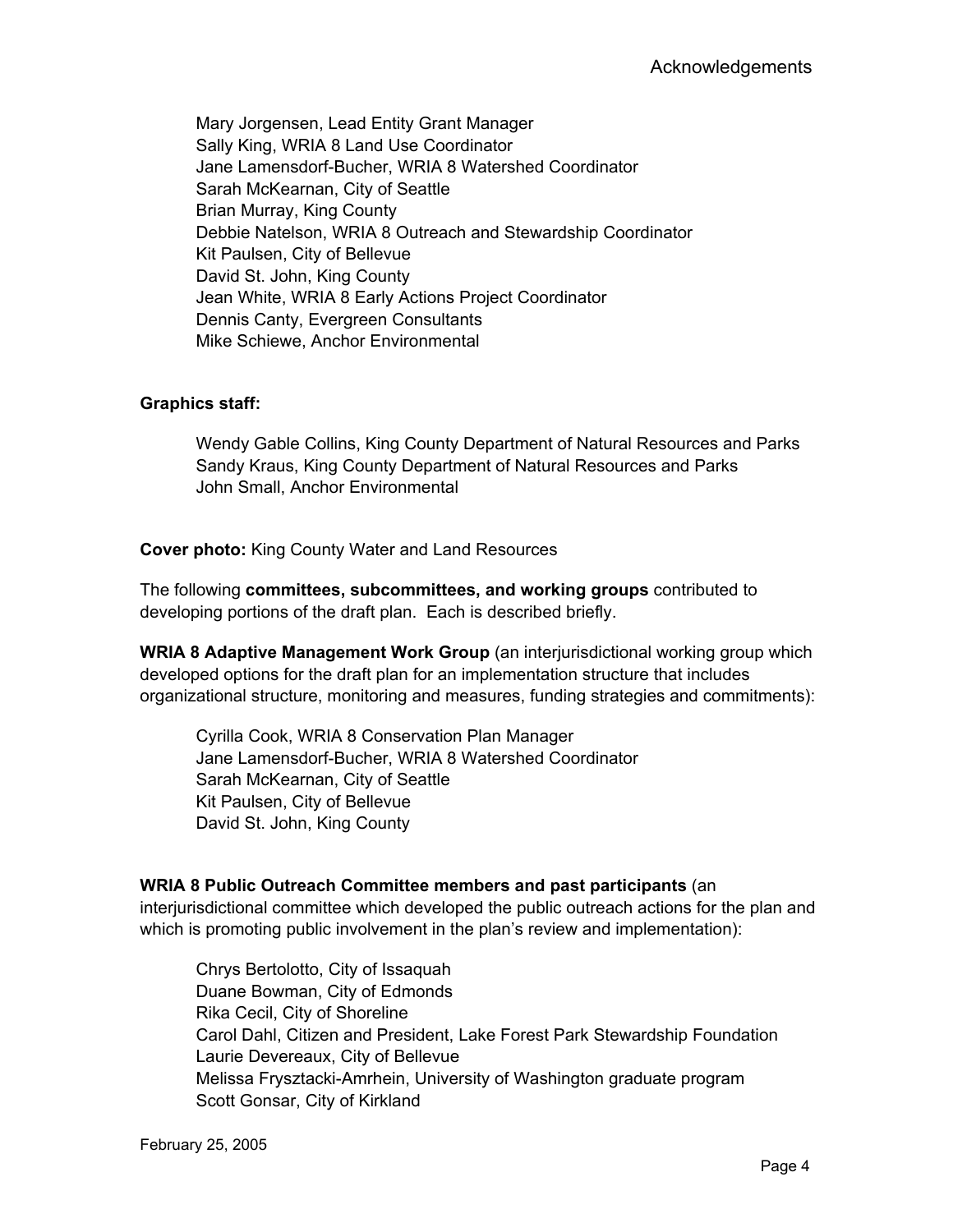Peter Holte, City of Redmond Sarah McKearnan, Seattle Public Utilities Kathy Minsch, Seattle Public Utilities Doug Rice, King County Dave Ward, Snohomish County

**WRIA 8 Staff Committee members and past participants** (staff representatives from the local governments that are cost-sharing the planning process, which keep their respective jurisdictions apprised on progress and issues related to the planning process):

Christie Amrine, City of Mill Creek Alison Bennett, City of Bellevue Mary Beth Binns, City of Seattle Bruce Blackburn, City of Bothell Duane Bowman, City of Edmonds Carl Burris, formerly with City of Medina Rika Cecil, City of Shoreline Pam Cobley, Consultant to City of Medina Debra Crawford, City of Woodinville Jenny Gaus, City of Kirkland Margaret Glowacki, City of Seattle Will Hall, formerly with Snohomish County Richard Hart, City of Mercer Island Deborah Knight, City of Woodinville Keith Kurko, City of Seattle Kirk Lakey, Washington Department of Fish and Wildlife Pat Lambert, City of Bellevue Heather McCartney, City of Mukilteo Sarah McKearnan, City of Seattle Kit Paulsen, City of Bellevue Ann Root, Consultant to City of Kenmore Kerry Ritland, City of Issaquah Mike Shaw, City of Mountake Terrace Linda Smith, U.S. Army Corps of Engineers Jon Spangler, City of Redmond David St. John, King County Ron Straka, City of Renton Patrice Tovar, City of Kirkland

**WRIA 8 Synthesis Committee members and past participants** (multi-stakeholder committee that synthesizes information and makes recommendations for Steering Committee consideration):

Alison Bennett, City of Bellevue Chrys Bertolotto, City of Issaquah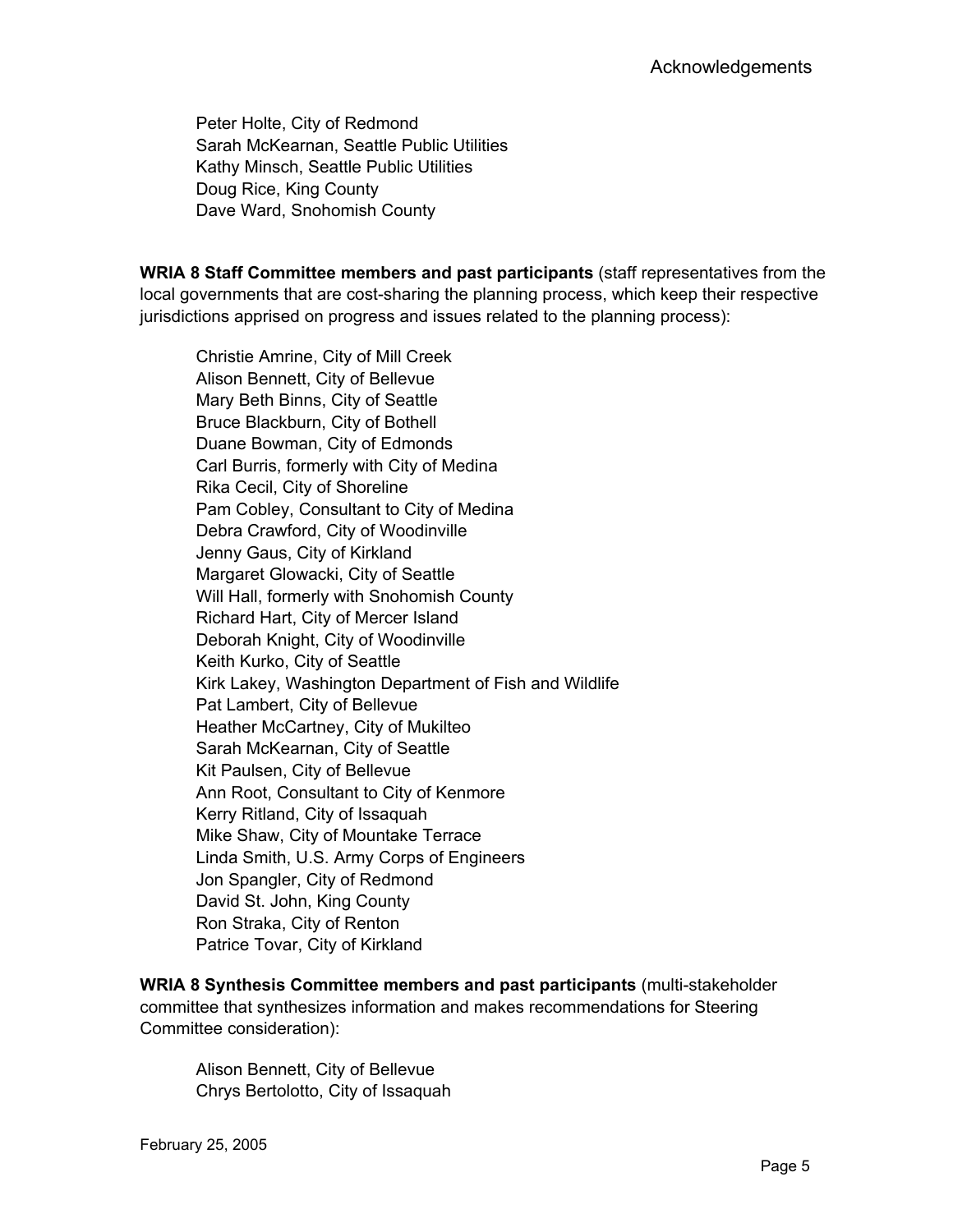Bruce Blackburn, City of Bothell Glenn Boettcher, City of Mercer Island Scott Brewer, formerly with King County joan burlingame, Friends of Rock Creek Valley Representative, Cedar River Council Rika Cecil, City of Shoreline Geoff Clayton, Greater Seattle Chamber of Commerce Pam Cobley, consultant to City of Medina Debra Crawford, City of Woodinville Jonathan Frodge, King County Dave Garland, Wash. Dept. of Ecology Jenny Gaus, City of Kirkland Maggie Glowacki, City of Seattle Julie Hall, City of Seattle Will Hall, formerly with Snohomish County Keith Kurko, City of Seattle Kirk Lakey, Washington Department of Fish and Wildlife Terry Lavender, Citizen Frank Leonetti, Snohomish County John Lombard, Steward & Associates Miles Mayhew, City of Seattle Heather McCartney, City of Mukilteo Mike McDowell, formerly consultant for City of Kent Sarah McKearnan, City of Seattle Lisa Olson, Wash. Dept. of Ecology Ann Root, Adolfson & Associates (for City of Kenmore) Linda Smith, U.S. Army Corps of Engineers David St. John, King County Ron Straka, City of Renton

**WRIA 8 Land Use Subcommittee** (representatives of local and state jurisdictions, and business and environmental organizations, who were convened by subarea, to develop land use actions for each Chinook population):

Kelly Anderson, City of Kent Cathy Beam, City of Redmond Heidi Bedwell, City of Bellevue Hans Berge, King County Anne Bikle, King County Bruce Blackburn, City of Bothell Richard Bonewits, Greater Maple Valley Area Council Duane Bowman, City of Edmonds Geoff Bradley, City of Bellevue joan burlingame, Friends of Rock Creek Valley, Cedar River Council Carol Cap, City of Bellevue Gil Cerise, formerly with City of Renton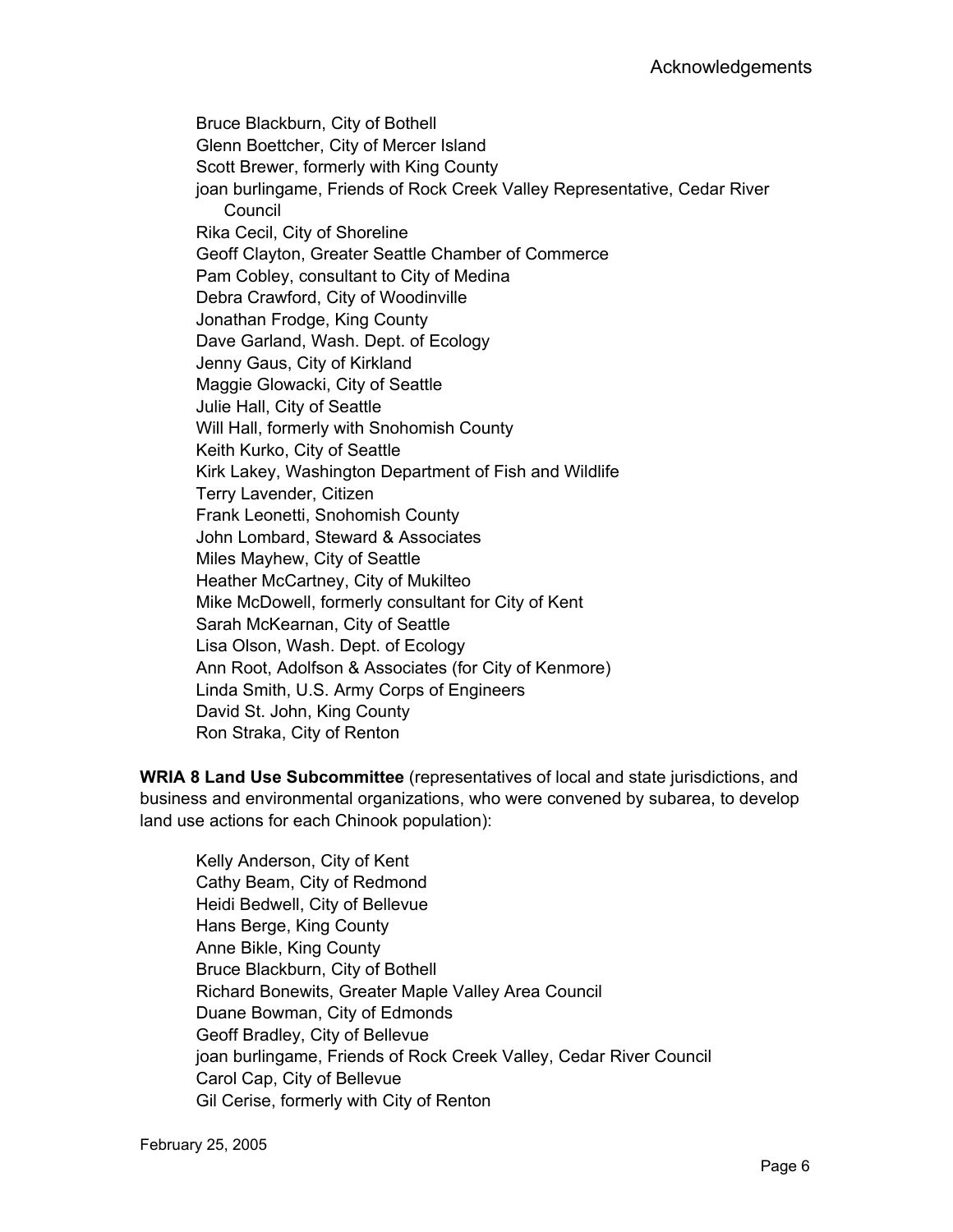Luanne Coachman, King County Curt Crawford, King County Debra Crawford, City of Woodinville Kathy Creahan, King County John Crull, Boeing Co. and ESA Business Coalition Hilary Culverwell, Puget Sound Action Team Laurie Devereaux, City of Bellevue Dan Dewald, City of Bellevue Claire Dykeman, King County Chandler Felt, King County Jonathan Frodge, King County Dave Garland, Dept. of Ecology Don Gerend, City of Sammamish Maggie Glowacki, City of Seattle Julie Hall, City of Seattle Ray Heller, King County Jennifer Henning, City of Renton Terry Higashiyama, City of Bellevue Kollin Higgins, King County Jan Knudson, King County-Brightwater Glenn Kost, City of Bellevue Terry Lavender, Citizen Frank Leonetti, Snohomish County John Lombard, Steward & Associates (consultant to Bothell/Woodinville) Mary Maier, King County Miles Mayhew, City of Seattle Heather McCartney, City of Mukilteo Randy Middaugh, Snohomish County Jill Moe, King County Tom Murdoch, Adopt-A-Stream Foundation Brian Murray, King County Kitty Nelson, NOAA Fisheries Joe O'Leary, City of Bellevue Alan Olson, R2 Resource Consultants (for City of Kent) Lisa Olson, Dept. of Ecology Susan Oxholm, King County Michael Paine, City of Bellevue Kit Paulsen, City of Bellevue Harry Reinert, King County Paul Reitenbach, King County Kerry Ritland, City of Issaquah Steve Roberge, City of Sammamish Ann Root, Adolfson & Associates (consultant to Kenmore) Peter Rosen, City of Issaquah Gabe Snedeker, City of Mercer Island Bob Sokol, City of Kenmore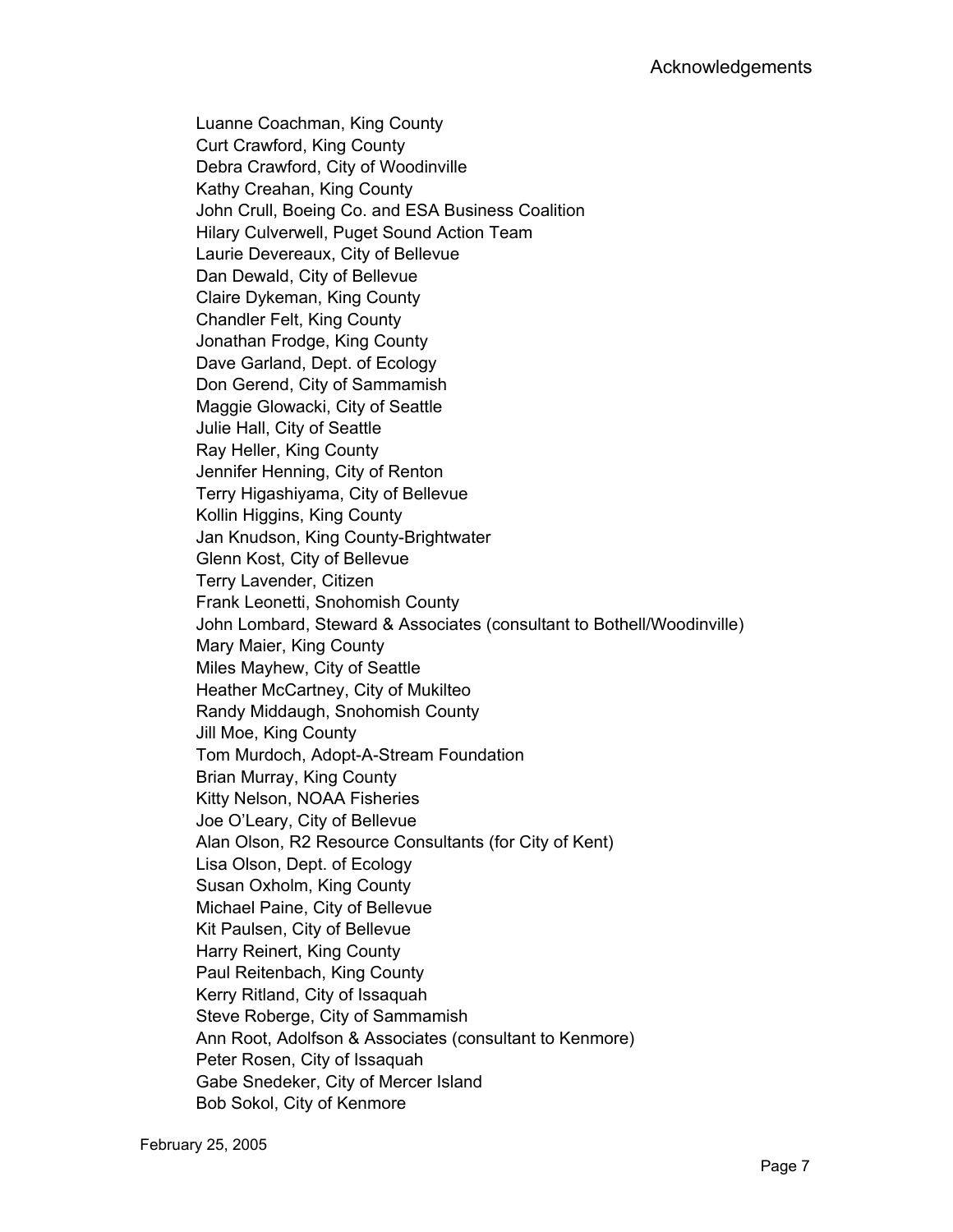Ilene Stahl, Friends of Pine Lake Greg Stephens, Little Bear Creek Protective Association David St. John, King County Ron Straka, City of Renton Ralph Svrjcek, Dept. of Ecology Patrice Tovar, City of Kirkland Richard Tucker, King County Phyllis Varner, City of Bellevue Brian Ward, City of Bellevue Jeff Watling, City of Sammamish Nancy Whitten, City of Sammamish Craig Young, Snohomish County

**WRIA 8 Technical Committee members and past participants** (an interjurisdictional, multi-stakeholder committee consisting of science professionals who developed the strategic technical assessment and science conservation strategy for the plan):

Brian Murray, Facilitator and Staff Support for Technical Committee, King County

Jonathan Frodge, Co-Chair, King County Kirk Lakey, Co-Chair, Washington Department of Fish and Wildlife Matt Bennett, U.S. Army Corps of Engineers Hans Berge, King County Chrys Bertolotto, City of Issaquah Eric Bixler, formerly with City of Seattle Scott Brewer, former Co-Chair, formerly with King County Geoff Clayton, Greater Seattle Chamber of Commerce Jeff Dillon, U.S. Army Corps of Engineers Eron Drew, Northwest Indian Fisheries Commission Maggie Glowacki, City of Seattle Fred Goetz, U.S. Army Corps of Engineers Julie Hall, City of Seattle Ray Heller, King County Kollin Higgins, King County Doug Houck, King County Keith Kurko, City of Seattle Frank Leonetti, Snohomish County (former co-chair) Andy Loch, City of Shoreline John Lombard, Steward & Associates Keith MacDonald, City of Redmond Mike McDowell, MCS Environmental, Inc. Mary Maier, King County Alan Olson, R2 Resource Consultants, Inc. Kit Paulsen, City of Bellevue (former co-chair) Kerry Ritland, City of Issaquah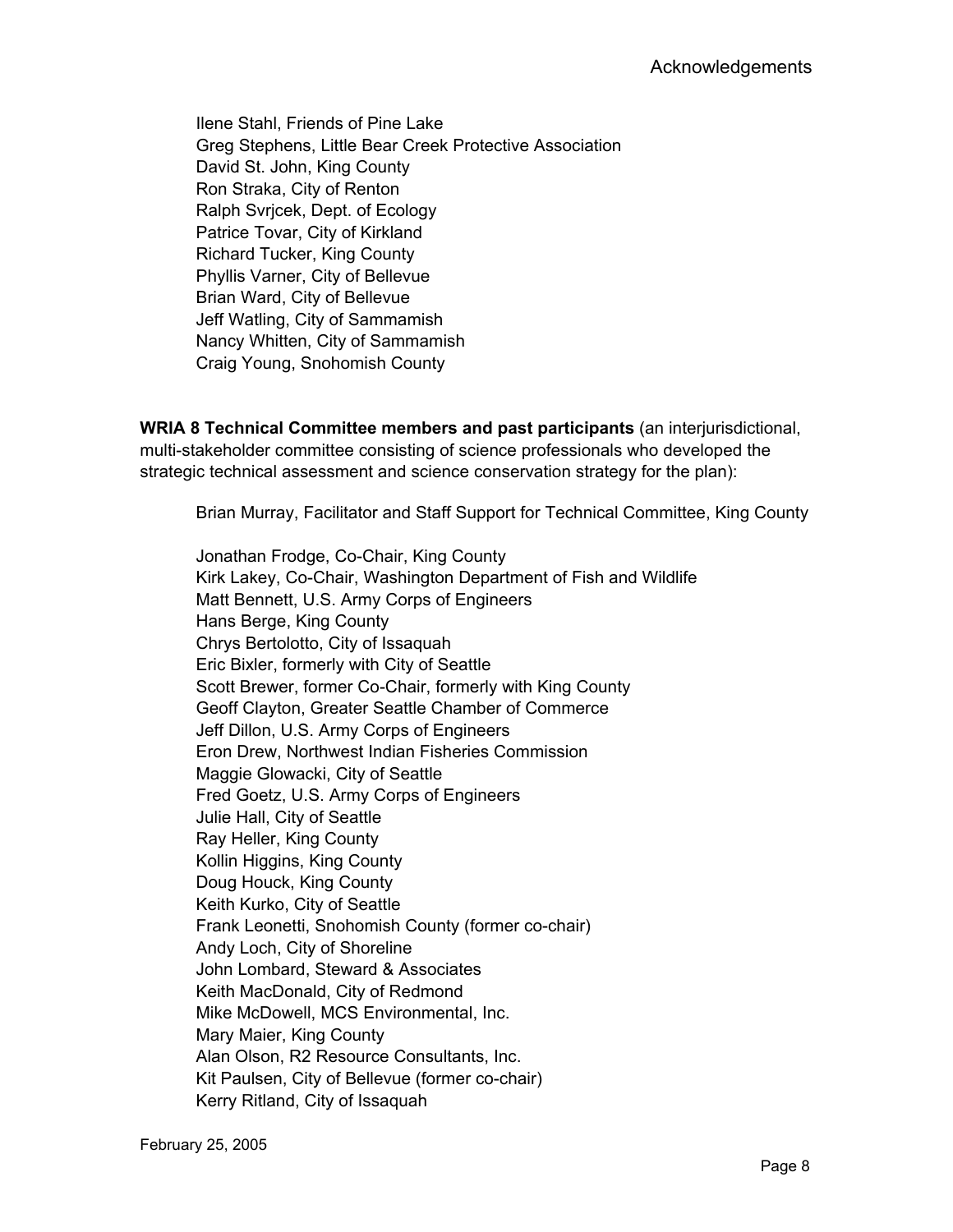Mike Schiewe, Anchor Environmental Linda Smith, U.S. Army Corps of Engineers Tom Waller, Washington Dept. of Transportation

**Ad-hoc Site Specific Project Working Groups** (groups of local jurisdiction staff and other experts convened, by subarea, to identify and evaluate site specific habitat protection and restoration projects for inclusion in the plan):

Leslie Batten, Cascade Land Conservancy Heidi Bedwell, City of Bellevue Dave Beedle, City of Seattle Matt Bennett, U.S. Army Corps of Engineers Hans Berge, King County Chrys Bertolotto, City of Issaquah Leslie Betlach, City of Renton Anne Bikle, King County Richard Bonewits, Citizen Duane Bowman, City of Edmonds Dave Boyd, Groundswell NW Geoff Bradley, City of Bellevue joan burlingame, Cedar River Council Terry Butler, King County Carol Cap, City of Bellevue Rika Cecil, City of Shoreline Geoff Clayton, Greater Seattle Chamber of Commerce Michelle Connor, Cascade Land Conservancy Mike Crandell, King County Laurie Devereaux, City of Bellevue Paul DeVries, R2 Resource Consultants Dan Dewald, City of Bellevue Jeff Dillon, U.S. Army Corps of Engineers Dan Eastman, King County Sean Edwards, Snohomish County Jim Erckmann, City of Seattle Nancy Faegenburg, King County Jonathan Frodge, King County Bob Fuerstenberg, King County Dave Garland, Wash. Dept. of Ecology Maggie Glowacki, City of Seattle Fred Goetz, U.S. Army Corps of Engineers Julie Hall, City of Seattle Mistie Hammer, King County Tom Hardy, Adopt a Stream Foundation Ray Heller, King County Terry Higashiyama, City of Bellevue Kollin Higgins, King County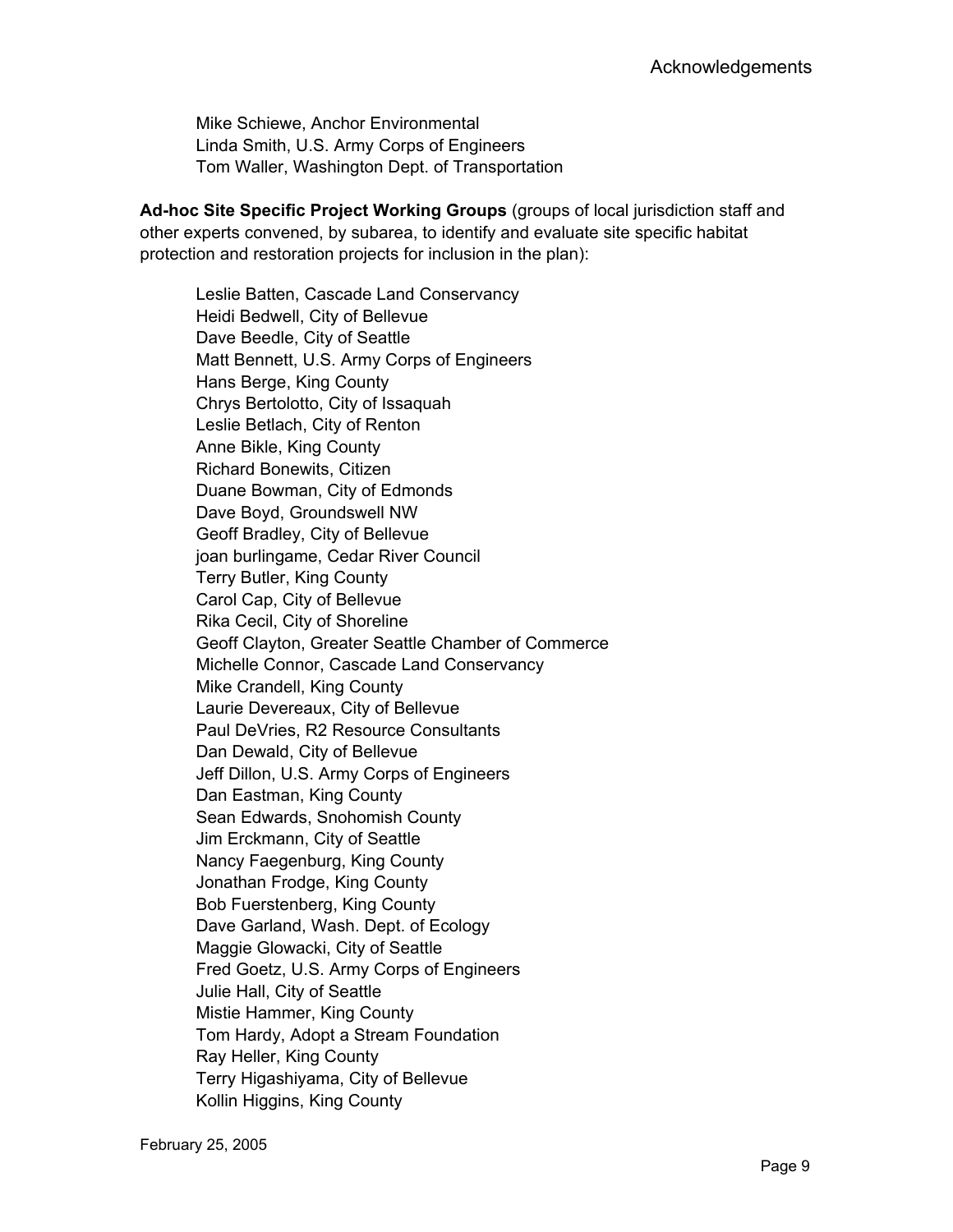Tim Hillard, Wash. Dept. of Transportation Peter Holte, City of Redmond Cyndy Holtz, City of Seattle Judy Jewell, Redmond-Bear Creek Groundwater Protection Committee, Chamber of Commerce Ken Johnson, King County Melinda Jones, City of Seattle Jan Knudson, King County Glenn Kost, City of Bellevue Keith Kurko, City of Seattle Amy LaBarge, City of Seattle Brent Lackey, City of Seattle Kirk Lakey, Washington Dept. of Fish and Wildlife Terry Lavender, Water Tenders Frank Leonetti, Snohomish County John Lombard, Steward and Associates Jon Lowry, RH2 Engineering Keith MacDonald, City of Redmond Mary Maier, King County Lindsay Malone, Cascade Land Conservancy Dan Mathias, City of Everett Heather McCartney, City of Mukilteo Sarah McKearnan, City of Seattle Maureen Meehan, City of Bothell Sue Meyer, King County Tina Miller, King County Yoshihiro Monzaki, City of Woodinville Jon Morrow, City of Bothell Tom Murdoch, Adopt-a-Stream Foundation, Snohomish Co. Brian Murray, King County Kitty Nelson, NOAA Fisheries Joe O'Leary, City of Bellevue Alan Olson, R2 Resource Consultants (representing City of Kent) Lisa Olson, Wash. Dept. of Ecology Dwayne Paige, City of Seattle Michael Paine, City of Bellevue Kit Paulsen, City of Bellevue Gene Petsson, RH2 Engineering Bill Priest, King County Kerry Ritland, City of Issaquah Liz Ritzenthaler, King County Steve Roberge, City of Sammamish Ann Root, Adolfson & Associates (for City of Kenmore) Ruth Schaefer, King County Jon Spangler, City of Redmond Greg Stephens, Little Bear Creek Protective Association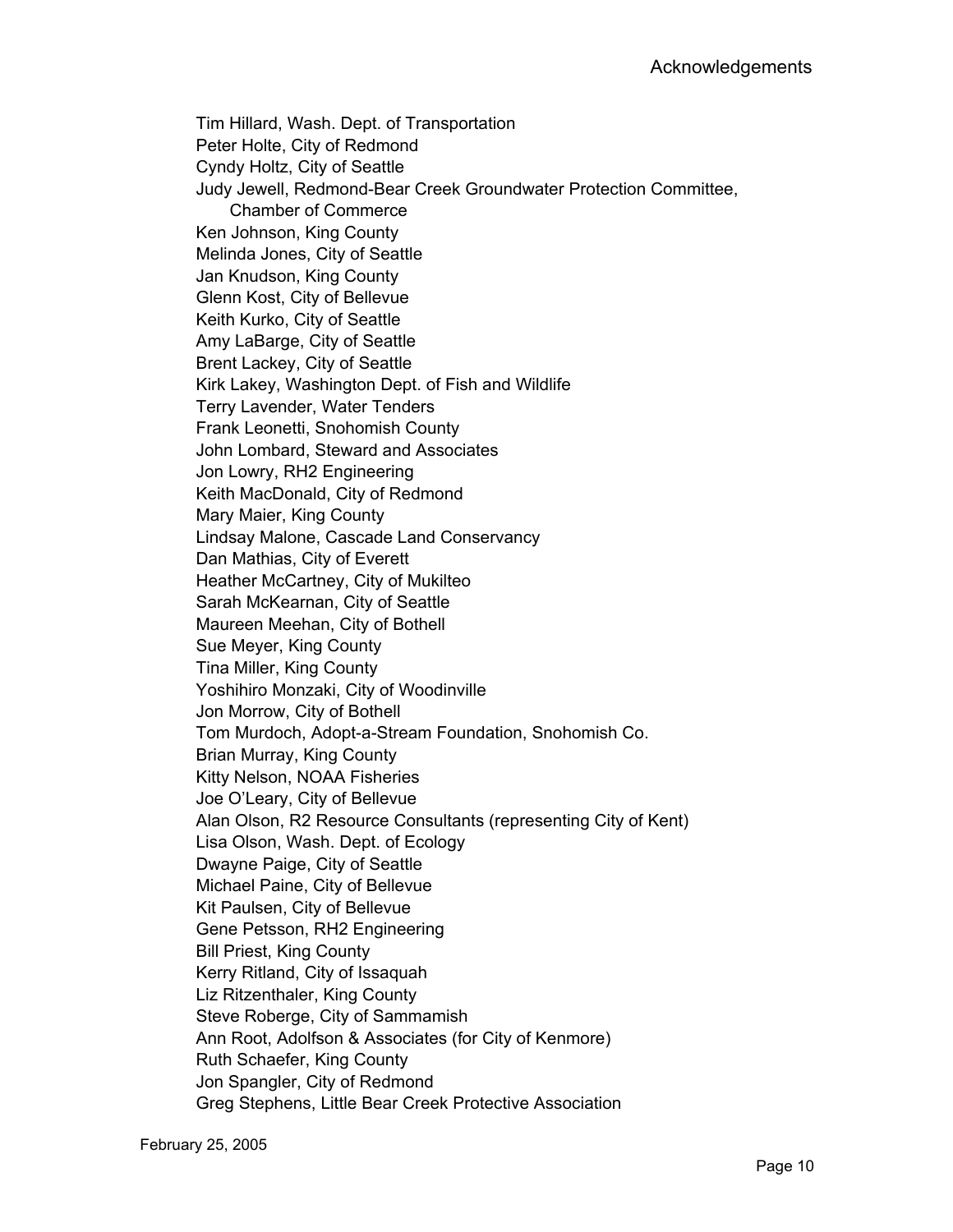Kevin Stoops, City of Seattle Ron Straka, City of Renton Ralph Svrjcek, Wash. Dept of Ecology Paul Szewczykowski, Regional Fisheries Enhancement Group and RH2 Engineering Chris Townsend, Sound Transit Richard Tucker, King County Phyllis Varner, City of Bellevue Tom Waller, Wash. Dept. of Transportation Brian Ward, City of Bellevue Daryl Williams, Tulalip Indian Tribe Craig Young, Snohomish County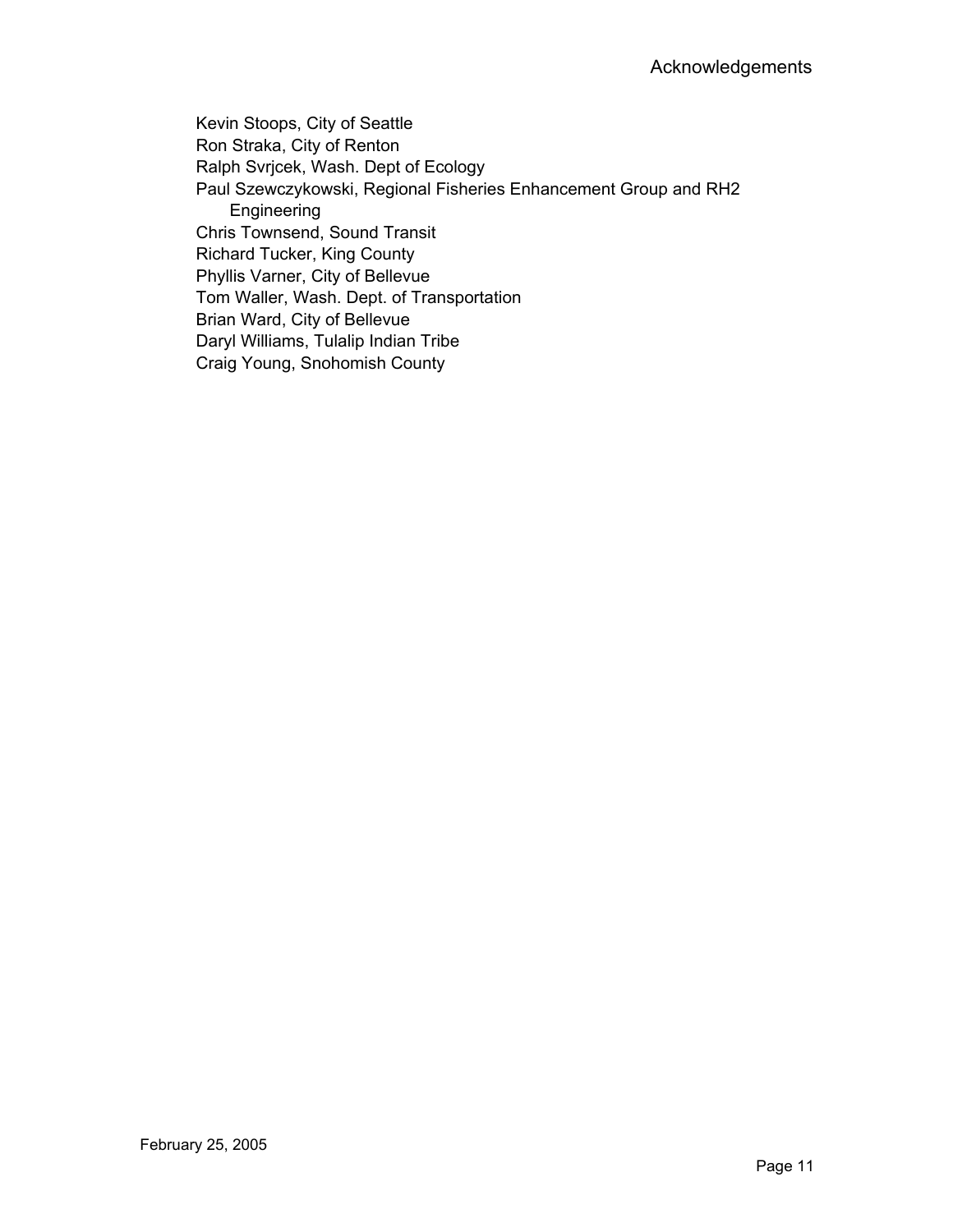### **Glossary**

*Adaptive management:* Monitoring or assessing the progress in achieving specific objectives and incorporating what is learned into future management plans.

*Adipose-clipped (ad-clipped):* In order to distinguish hatchery origin fish, many hatchery managers remove the small fin on the back of hatchery raised fish.

*Allee effects:* Phenomenon wherein low population densities lead to further reduced fertility. In the presence of low population densities reduced fertility may result from, for example: (1) increased problems with locating mates in areas of low density, (2) increased inbreeding in areas of low population density, or (3) increased susceptibility to catastrophic events in low population densities.

*Altered trophic interactions:* Any change, either natural or unnatural, that results in a change in the feeding relationship of species in a community.

*Altered hydrology:* The influence of urbanization, and associated impervious surfaces, on infiltration of precipitation (rainfall) that increases the amount (volume) and rate (speed) that surface water runoff reaches aquatic areas.

*Anadromous fish:* Species that hatch in freshwater, mature in saltwater, and return to freshwater to spawn.

*Anaerobic conditions:* When water has low dissolved oxygen.

*Anthropogenic modifications:* Changes caused by humans.

*Bank armoring or hardening:* The addition of material to a shoreline that is not natural to the site. Bank armoring or hardening structures range from vertical walls to sloped rock rubble, and are put in place to prevent the loss of property landward.

*Baseflow:* That component of streamflow derived from groundwater inflow or discharge. Can be presented in a variety of measurement units including cubic feet per second (cfs) and inches (in).

*Basin:* The area of land that drains water, sediment, and dissolved materials to a common point along a stream channel.

*Beach nourishment:* Addition of sand to shorelines for recreational and shore protection benefits. Initiated by the Army Corps of Engineers in the 1960s the projects continue to place millions of sand of shorelines. Biological monitoring studies are currently being conducted on potentially adverse impacts, which include: reduced abundance of animals that inhabit the sediment, altered animal community structure, increased turbidity, and altered feeding habits among fishes of commercial, recreational, or ecological importance.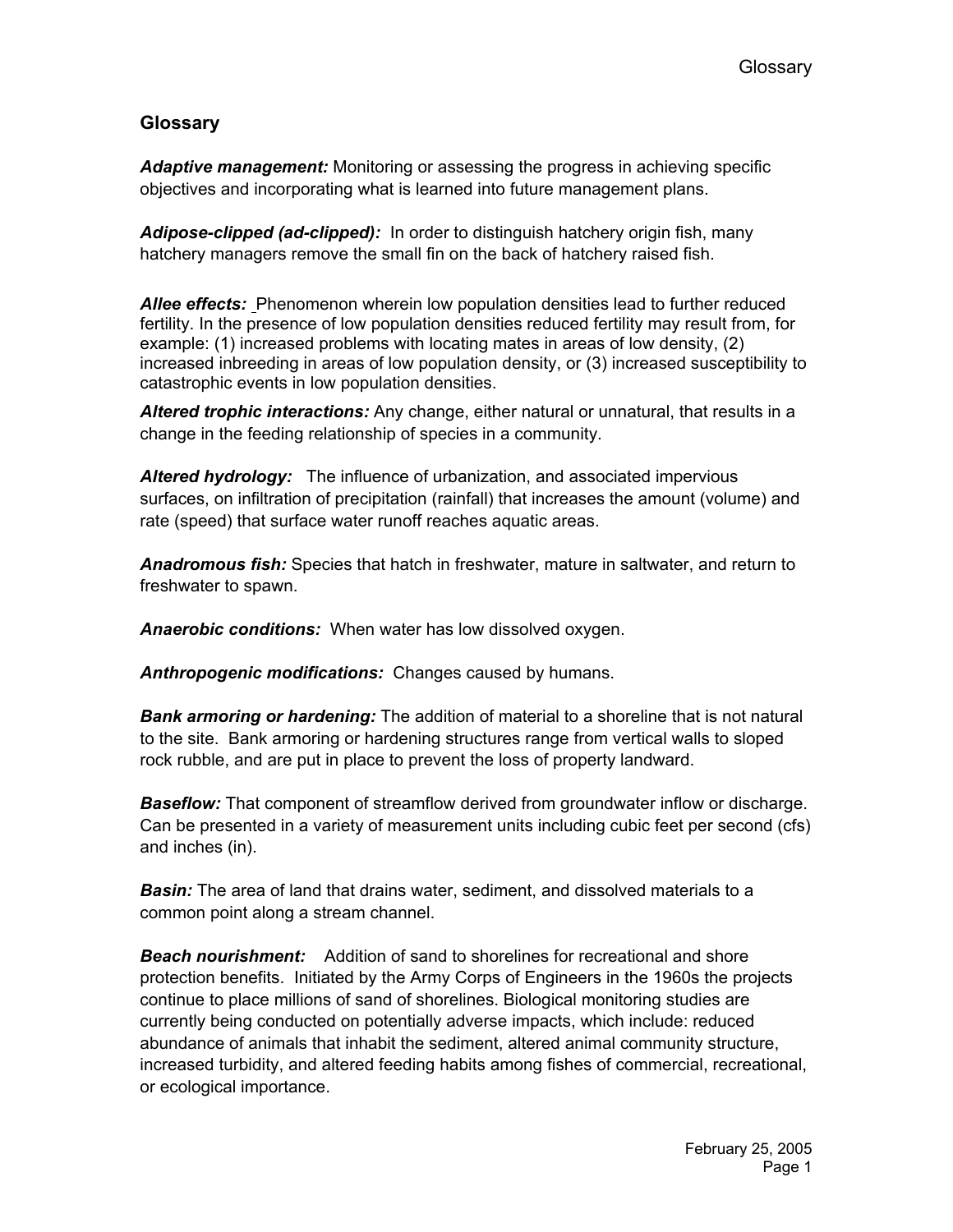*Benthic:* Of, or pertaining to, animals and plants living on or within the substrate of a water body.

*Benthic invertebrate (B-IBI) monitoring:* Continuous assessment of the benthic environment to determine seasonal and annual variability and trends. B-IBI is a parameter or formula that describes in a single number the relative health of the benthic community. Invertebrates are animals without a backbone that lives on or below the surface of the sea bottom.

*Best management practices:* Methods, measures, and practices selected to reduce or eliminate adverse impacts, such as the introduction of pollutants from diffuse sources into receiving waters. Usually applied as a system of practices rather than a single practice.

*Bioengineering:* Combining structural, biological, and ecological concepts to construct living structures for erosion, sediment, or flood control.

*Biofiltration:* The process of reducing pollutant concentrations in water by filtering the polluted water through biological materials such as vegetation or bacteria in the soil column (e.g., water seeps through thick vegetation in a wetland buffer, through the wetland, and then into a stream).

*Biological diversity (biodiversity):* Variety and variability among living organisms and the ecological complexes in which they occur; encompasses different ecosystems, species, and genes.

*Buffer, riparian or wetland:* A designated area adjacent a stream or wetland that is a integral part of the stream or wetland ecosystem. The critical functions of a buffer (associated with an aquatic systems) include shading, input or organic debris and coarse sediments, uptake of nutrients, stabilization of banks, interception of fine sediments, stormflow attenuation during high water events, protection from disturbance by humans and domestic animals, maintenance of wildlife habitat, and room for variation of aquatic system boundaries over time due to hydrologic or climatic effects.

*Channel:* A surface feature that conveys surface water and is open to the air. Channels can either be artificially constructed or natural systems such as streams, creeks, or swales.

*Channel complexity:* In streams, LWD increases the complexity of pool and riffle sequences and alters stream gradient on a local scale. The increase in channel complexity helps retain gravel as well as organic and inorganic particulate matter. Increased channel complexity is particularly important for fish species that use pools and gravel deposits for spawning and rearing.

*Channel confinement:* Bank armoring or hardening by levees or rip rap confine the river or stream channel. This prevents interaction with the floodplain area.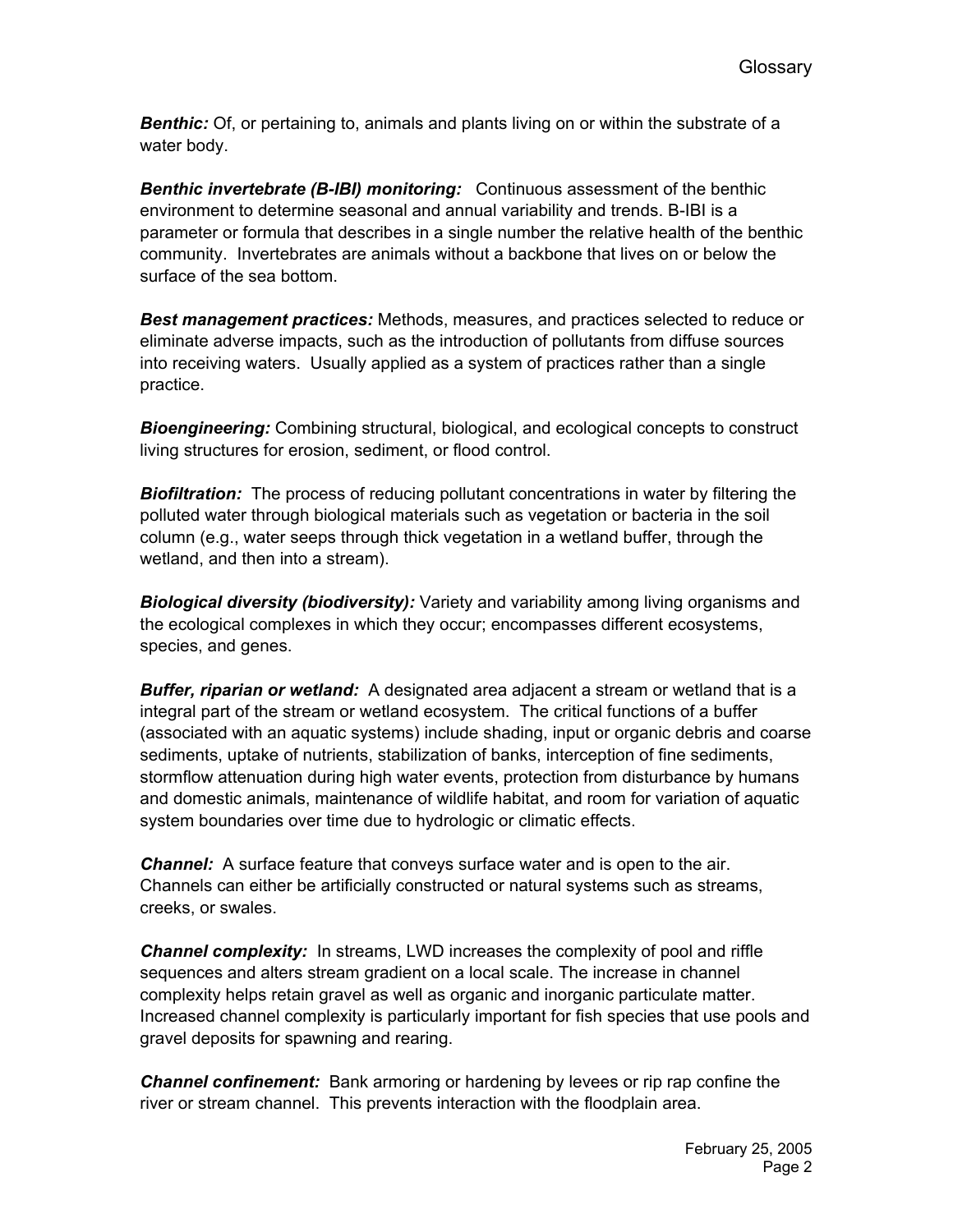*Channel migration zone:* Those areas subject to risk due to stream bank destabilization, rapid stream incision, stream bank erosion, and shifts in location of the channel.

*Channel incision:* Downcutting of the stream or river channel below normal shoreline banks causing separation from floodplain and riparian areas.

*Channel stability:* Tendency of a stream channel to stay within its existing location and confinement.

*Channelization***:** Straightening the meanders of a river; often accompanied by placing riprap or concrete along banks to stabilize the system.

*Channelized stream***:** A stream that has been straightened, runs through pipes or revetments, or is otherwise artificially altered from its natural meandering course.

*Coded wire tagging:* Single tags are cut from rolls of wire by a device that hypodermically implants them into the snout of juvenile Chinook salmon.

*Connectivity***:** A measure of the extent that conditions between different areas of similar or related habitat provide for successful movements of fish or wildlife species, supporting populations on a landscape level.

*Conservation easement:* A legal agreement between a landowner and a qualified conservation organization that permanently limits a property's uses in order to protect its conservation values.

*Core production subarea:* Subarea where chinook salmon are present on an annual basis. The core production subarea represents the center of (highest) abundance for each population affiliation (for spawning, rearing, and migration areas).

*Cumulative effectiveness monitoring:* Monitoring to determine if the sum of all actions within a basin or across the watershed are improving habitat and salmon population conditions.

*Deciduous vegetation:* Trees or shrubs that shed leaves at the end of their growing season.

*Degradation:* The lowering of the streambed or widening of the stream channel by erosion. The breakdown and removal of soil, rock and organic debris.

*Depensatory (allee) effects:* By inoculating a significant proportion of potential hosts, programs seek to cause the extinction of the disease organism. When the density of disease organisms is low enough, a positive feedback between density reduction and the rate of population decline leads to eradication. A potential depensatory mechanism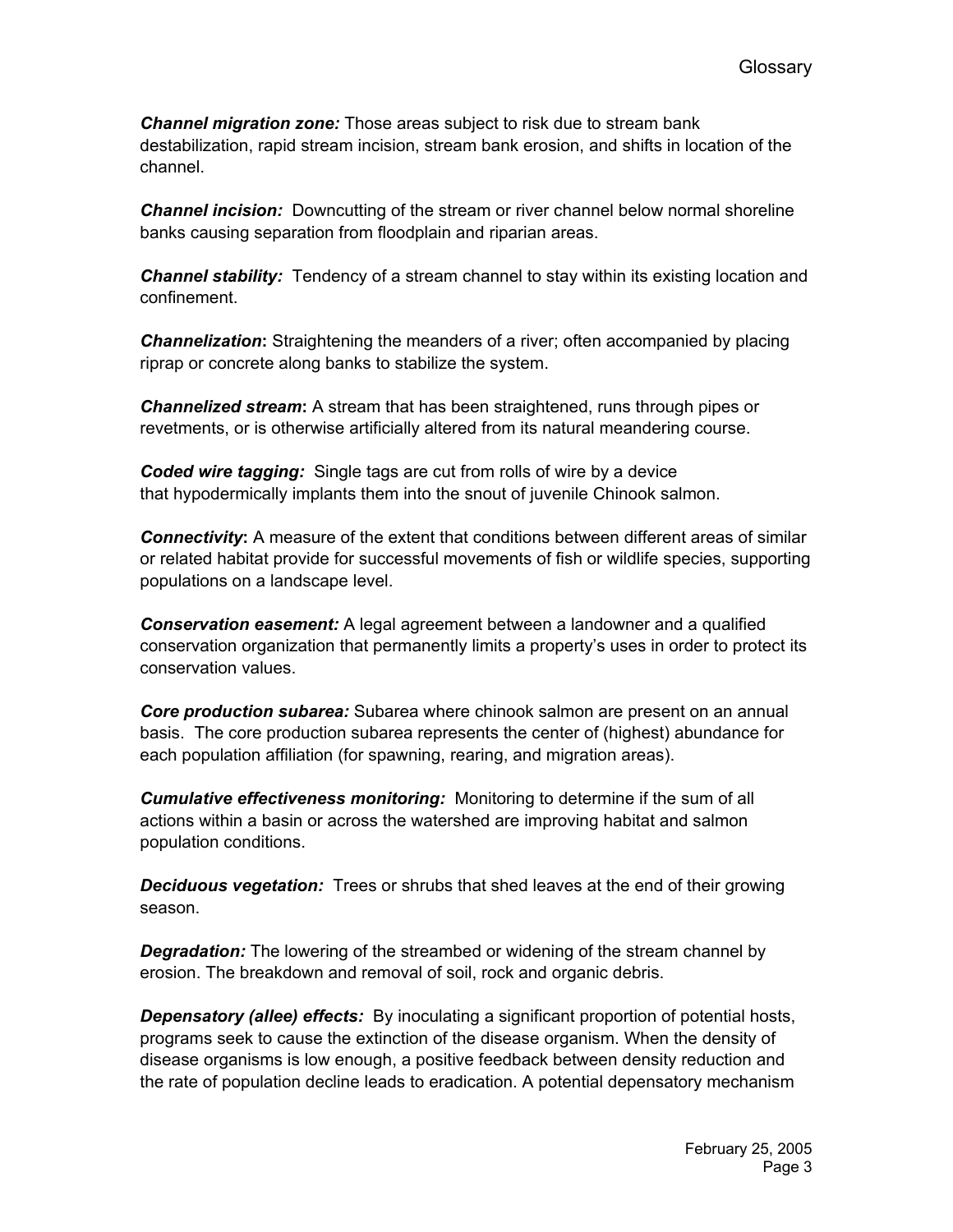in sturgeons and other broadcast spawners is the decline in egg fertilization rates as spawning aggregations become smaller.

*Direct effectiveness monitoring:* monitoring to determine if actions are having the anticipated outcomes.

**Diversity:** Variation that occurs in plant and animal taxa (i.e., species composition), habitats, or ecosystems.

*Ecosystem:* A natural system composed of component organisms interacting with their environment.

*Ecosystem Diagnosis and Treatment (EDT) Method:* EDT includes a model that computes the relative survival of salmon populations along life history pathways and across habitat conditions. To do this, the model assesses the "biological performance" (including life history diversity, productivity, and capcity) of salmon in response to approximately 45 habitat attributes. Using these relationships between habitat and survival, EDT can be used to evaluate the relative effectiveness of actions proposed to meet watershed goals. EDT by itself does not provide population predictions – rather, it evaluates the potential of habitat to support the population.

*Effective impervious surface:* A surface area that either prevents or retards the entry of water into the soil mantle as under natural conditions prior to development; and/or a surface area that causes water to run off the surface in greater quantities or at an increased rate of flow from the flow present under natural conditions.

*Egg incubation:* Egg development in all five species of Pacific salmon is similar. At a constant temperature of 10C the incubation period among eggs of the five species of salmon ranges from about 47 - 65 days. There are thirty stages of embryonic development from fertilization to hatching and characteristics identifying each stage.

*Endocrine:* Refers to the system of glands that secrete hormones directly into the bloodstream. These hormones regulate many body processes.

*Episodic:* Chinook salmon are present infrequently and may not be present or observed during the typical 4- to 5-year life cycle. This indicates that when fish are observed, they are strays from another production area and not necessarily the progeny of natural production from the area in question.

**Escapement Index:** The number of fish that have survived all causes of mortality and will make up the spawning populations.

**Estuary:** A partly enclosed coastal body of water that has free connection to open sea, and within which seawater is measurably diluted by fresh river water.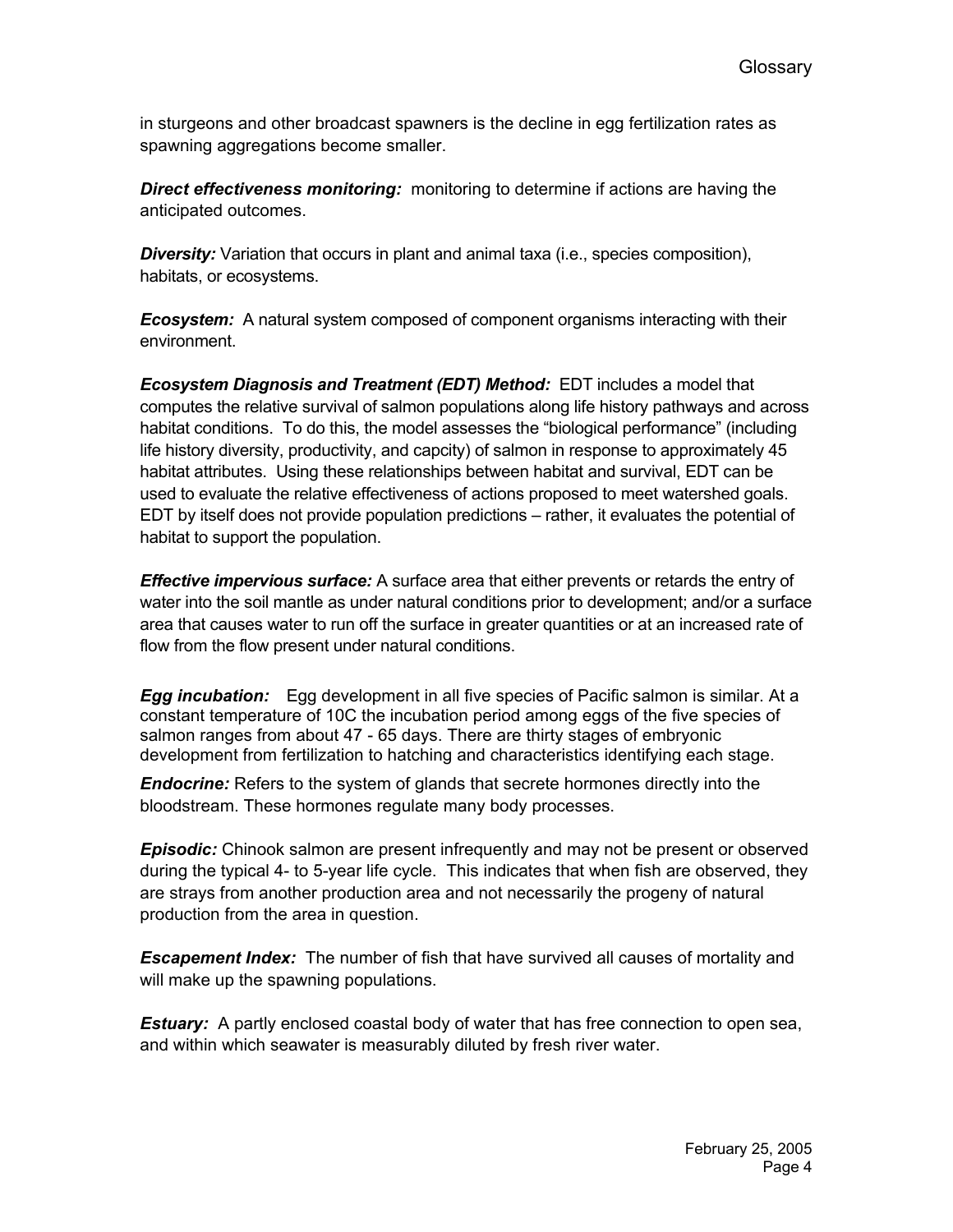*Evapotranspiration:* Soil evaporation is a direct pathway for water to move from soil to the atmosphere as water vapor. Plant transpiration is evaporation of water from leaf and plant surfaces. Transpiration is the last step in a continuous water pathway from soil, into plant roots, through plant stems and leaves, and out into the atmosphere.

*Evolutionarily significant unit (ESU):* The geographic scale used by the National Marine Fisheries Service to distinguish salmon populations that share similar genetic, ecological, and life history traits, but differ in important ways from salmon in other ESUs.

*Factor of decline:* Natural and anthropogenic factors that contribute to the decline of salmonids. These not only include climate and ocean conditions and natural predation but also the factors that are more commonly thought to be within human control such as habitat modification, harvest, hatchery practices, and introduction of non-native species.

*Fingerlings:* a life-cycle stage when young salmonids are one pine-needle, or finger, in length. Some fingerlings begin their journey to the ocean, others mature in the rivers of lakes.

*Flashiness:* The ratio of flow that is exceeded 90% of the time to the flow exceeded 10% of the time (90:10 ratio) is indicative of the *flashiness* of variability.

*Flow gauging:* In stream mechanical or electronic equipment for measuring stream flow values: velocity measurements, backwater calculations, or high flows.

*Flow regime:* Characteristics of stream discharge over time. Natural flow regime is the regime that occurred historically.

*Freshwater lens:* The hydrographic structure of the surface water column used by juvenile salmon. A freshwater lens (water layer) over a colder, more saline (denser) layer may change to mixed structure throughout the period that juvenile salmon use the nearshore and strait habitats.

*Fry:* A free-swimming, juvenile salmonid that has recently emerged from the gravel and has fully absorbed its yolk sac.

*Fry colonization:* stocking programs using fry for salmon colonization of river or stream reaches.

*Geographic information systems (GIS):* computer based mapping systems for spatial data.

*Geomorphology:* Study of the form and origins of surface features of the Earth.

*Groundwater:* underground water stored in aquifers. Groundwater is created by rain that soaks into the ground and flows down to a point where the ground in not permeable. Groundwater then usually flows laterally toward a river, lake, or other receiving water.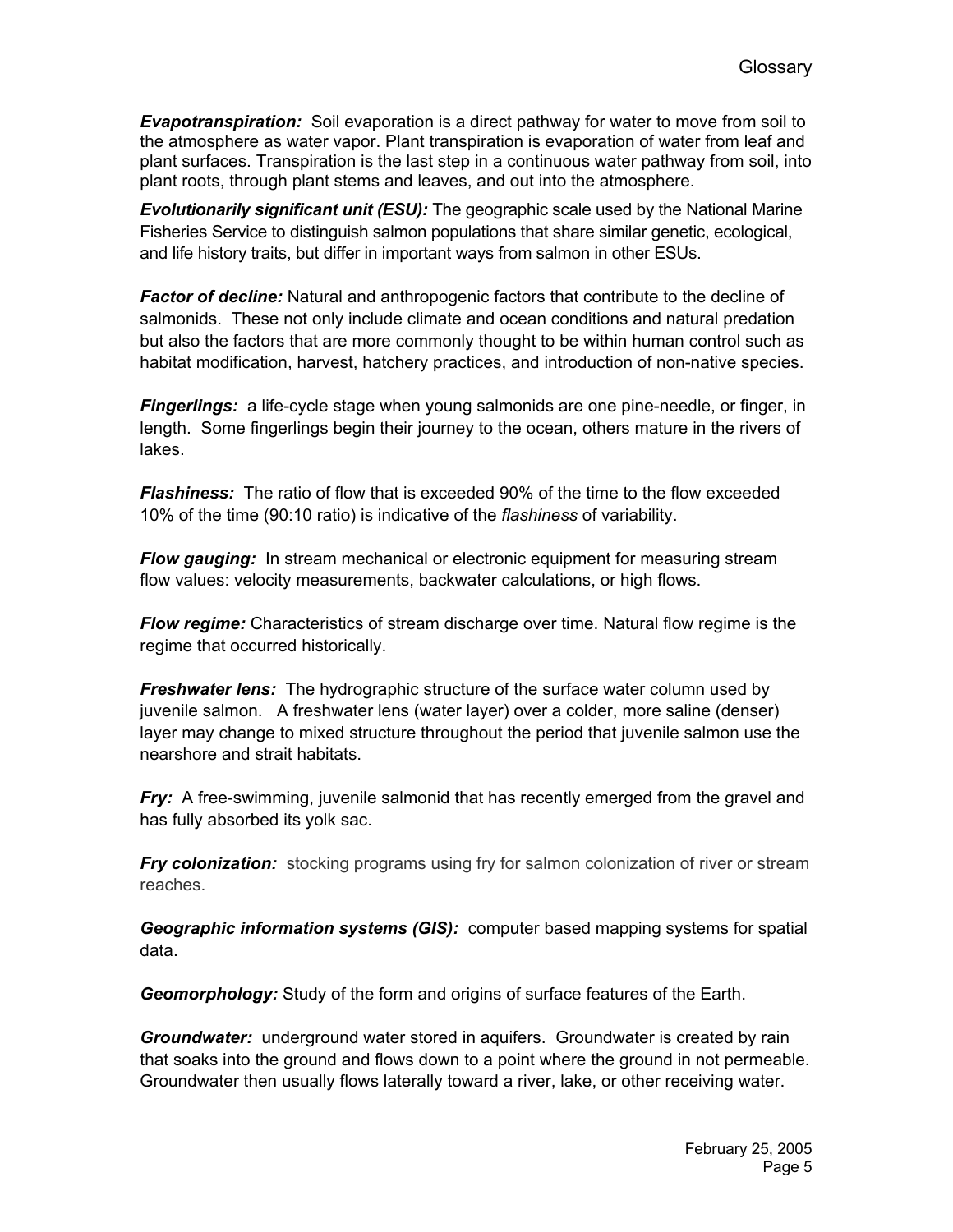*Groundwater inflow:* The subsurface flow of water.

*Habitat:* The specific area or environment in which a particular plant or animal species lives. An organism's habitat must provide all the basic requirements for life and should be protected from harmful contaminants. A species may require or use more than one type of habitat to complete its life cycle.

*Habitat assessments:* the biological and physical inventory of a site that is evaluated for its habitat values.

*Habitat capacity:* Maximum average number or biomass of organisms that can be sustained in a habitat over the long term. Usually refers to a particular species, but can be applied to more than one.

*Habitat complexity:* The number of habitat components that work together to form habitat determine the complexity, such as pools, large woody debris, and riparian edge habitat.

*Habitat Conservation Plan (HCP):* As defined under Section 10 of the federal Endangered Species Act, a plan required for issuance of an incidental take permit for a listed species. HCPs can address multiple species, both listed and unlisted. HCPs provide for the conservation of the species addressed, and provide certainty for permit applicants through an implementation agreement between the Secretary of the Interior, or Secretary of Commerce, and a non-federal entity.

*Headwaters:* The source of a stream or stream system.

*Hydrograph:* Chart of water levels over time.

*Hydrology:* Study of the properties, distribution, and effects of water on the Earth's surface, subsurface, and atmosphere.

*Hydromodification:* The channelization and armoring of natural banks to prevent flooding or to protect stream-adjacent property and structures from erosion; navigation activities (ditching, dredging, and channel straightening); anthropogenic alterations in channel morphology (platform, cross-sectional area, bed and bank configuration); and anthropogenic changes in the amount of in-channel large woody debris.

*Hypothesis:* A theory needing investigation; a tentative explanation for a phenomenon, used as a basis for further investigation.

**Impervious surface:** Any surface that does not allow water to percolate naturally into the ground.

*Implementation monitoring:* Monitoring to determine if actions are being implemented as planned.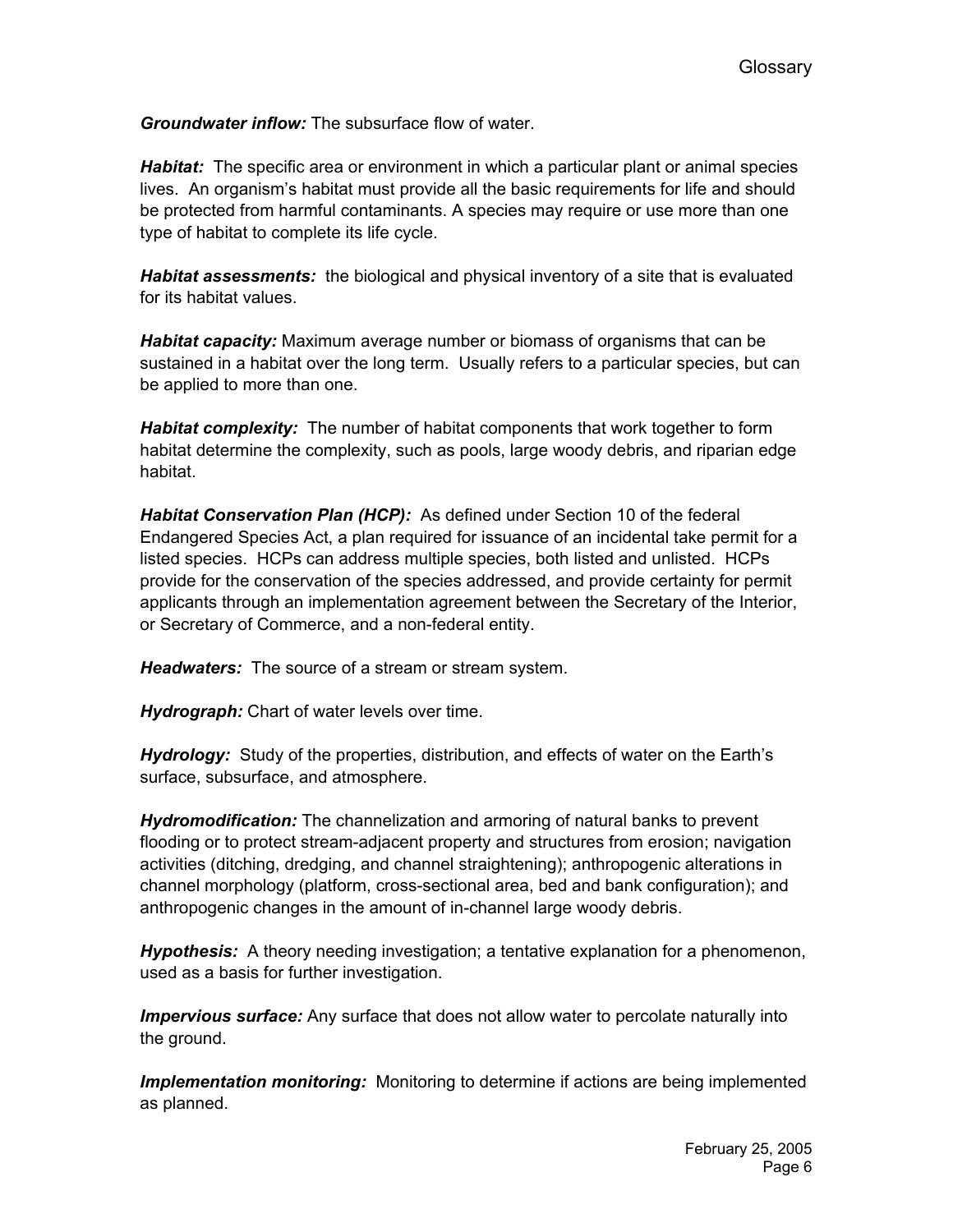*Independent populations:* Any collection of one or more local breeding units whose population dynamics or extinction risk over 100-year time period are not substantially altered by exchanges of individuals with other populations.

*Infiltration:* The process of a fluid permeating (passing through) a substance, such as soils, gravels, or vegetative matter.

*Integrated hatchery management:* A hatchery program is an integrated type if the intent is for the natural environment to drive the adaptation and fitness of a composite population of fish that spawns both in a hatchery and in the wild.

*Land-cover classification:* The allocation of items to groups according to land-cover types, e.g., forest, rock, agricultural lands, wetlands, urbanized.

*Large woody debris (LWD):* Large pieces of wood in or partially in stream channels, including logs, pieces of logs, rootwads of trees, and other large chunks of wood. LWD provides streambed and bank stability and habitat complexity. LWD is also referred to as *coarse woody debris* (CWD). Either term usually refers to pieces at least 20 inches (51 cm) in diameter.

*Levees:* An artificially elevated portion of the riverbank, built to contain floodwaters.

*Lentic systems:* Systems of standing waters, such as lakes, ponds, and some wetlands.

Life history diversity: Patterns of variation seen among species that indicate the existence of very different life history strategies.

*Limiting factor:* Single factor that limits a system or population from reaching its highest potential.

*Littoral zone:* The shallow region of a lake or pond, to a depth of about 3 feet, which may have highly productive emergent macrophytes (large plants) that utilize the resources of both the terrestrial and aquatic habitats.

*Lotic:* Flowing water, such as streams and river systems.

*Low flows:* Flow volume is below the natural flow regime, stream discharge over time, that occurred historically.

*Mass marking:* see adipose-clipped.

*mg/L:* milligrams per liter. For dissolved oxygen concentrations in water it may also be expressed as parts per million (ppm).

*Migratory corridors:* Any area through which fish migrate on their way upstream or downstream.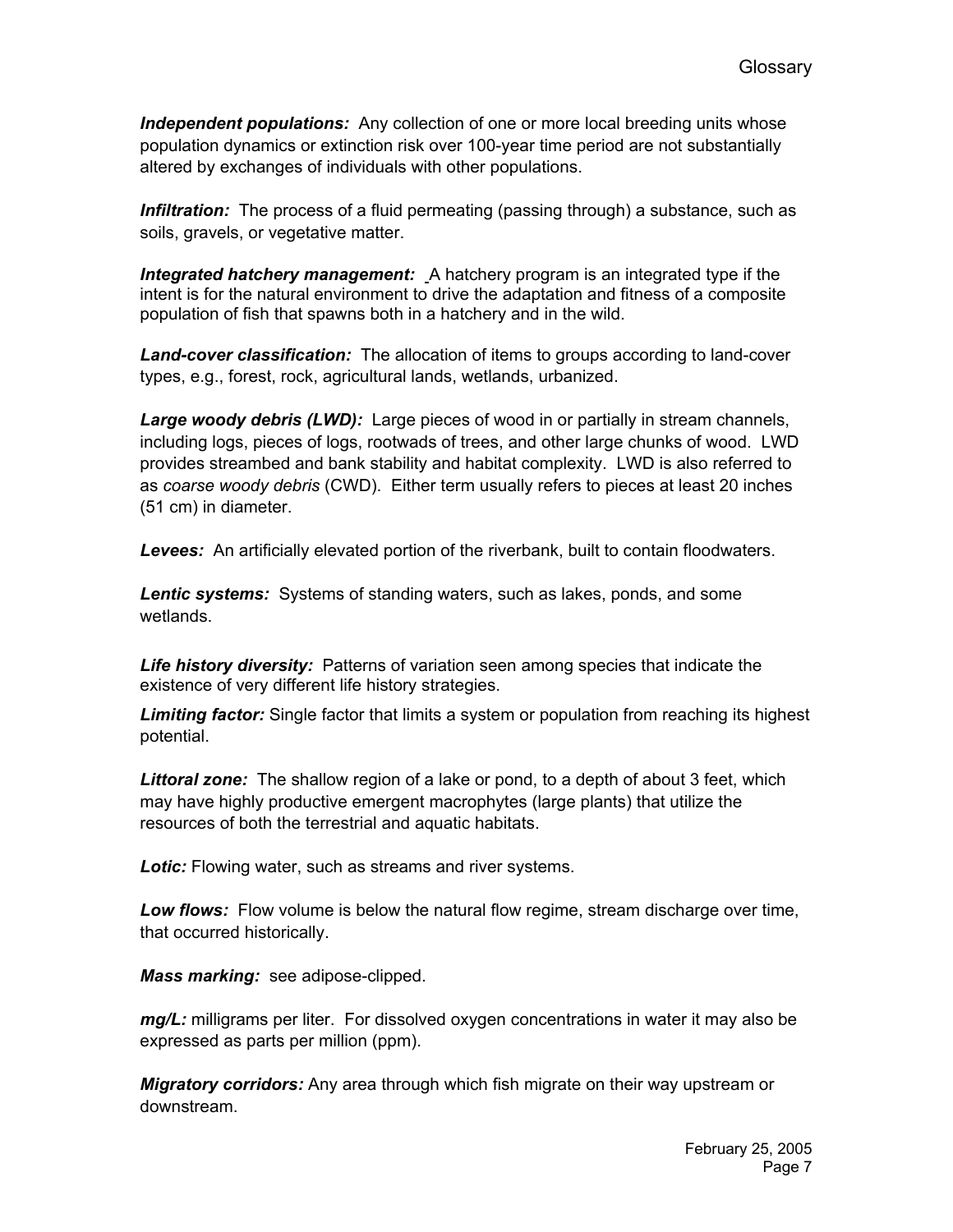*Mitigation:* Methods of reducing adverse impacts of a project. The use of any or all of the following actions (listed in descending order of preference (KCC 21.04)): (1) Avoiding the impact altogether by not taking a certain action or parts of an action; or (2) minimizing impacts by limiting the degree or magnitude of the action and its implementation, by using appropriate technology, or by taking affirmative steps to avoid or reduce impacts; or (3) Rectifying the impact by repairing, rehabilitating, or restoring the affected sensitive area; or (4) reducing or eliminating the impact over time by preservation or maintenance operations during the life of the development proposal; or (5) compensating for the impact by replacing, enhancing, or providing substitute sensitive areas; or (6) monitoring the impact and taking appropriate corrective measures.

*Mitigative factors:* see above.

*Multi-spectral analyses:* The spectral signatures (reflected light data for each pixel recorded in aerial imagery) of various vegetation and substrate types (for example, mud and sand) help identify areas to determine the composition of the plant community. High levels of spectral resolution (19 values or more) enable scientists to differentiate between key vegetative species, such as sedges and rushes, to distinguish potentially high-quality salmonid habitat.

*Native:* Occurring naturally in a habitat or region; not introduced by humans.

*Natal stream:* Stream of origin where salmon are hatched.

*Nearshore marine zone:* Habitats that lie between the lower limit of the photic zone (approximately at minus 30 meters mean lower low water) and the upland-aquatic interface.

*Non-native species:* A species that does not occur naturally in a habitat or region.

*Non-point source pollution:* Polluted runoff from sources that cannot be defined as discrete points, such as areas of timber harvesting, surface mining, agriculture, and livestock grazing.

*Noxious weeds:* Non-native plants that have been introduced accidentally or as ornamentals that spread quickly, displace desirable plant species, and are extremely difficult to control.

*Nutrients:* Essential chemicals needed by plants or animals for growth or sustaining life. Excessive amounts of nutrients can lead to degradation of water quality and the growth of excessive numbers of algae. Some nutrients can be toxic at high concentrations.

*Phenotypic attributes:* Phenotypic/genetic differences that characterize hatchery stocks and natural-origin fish. These attributes help determine if rearing environment (hatchery or wild) is the principal factor that directs early physiological and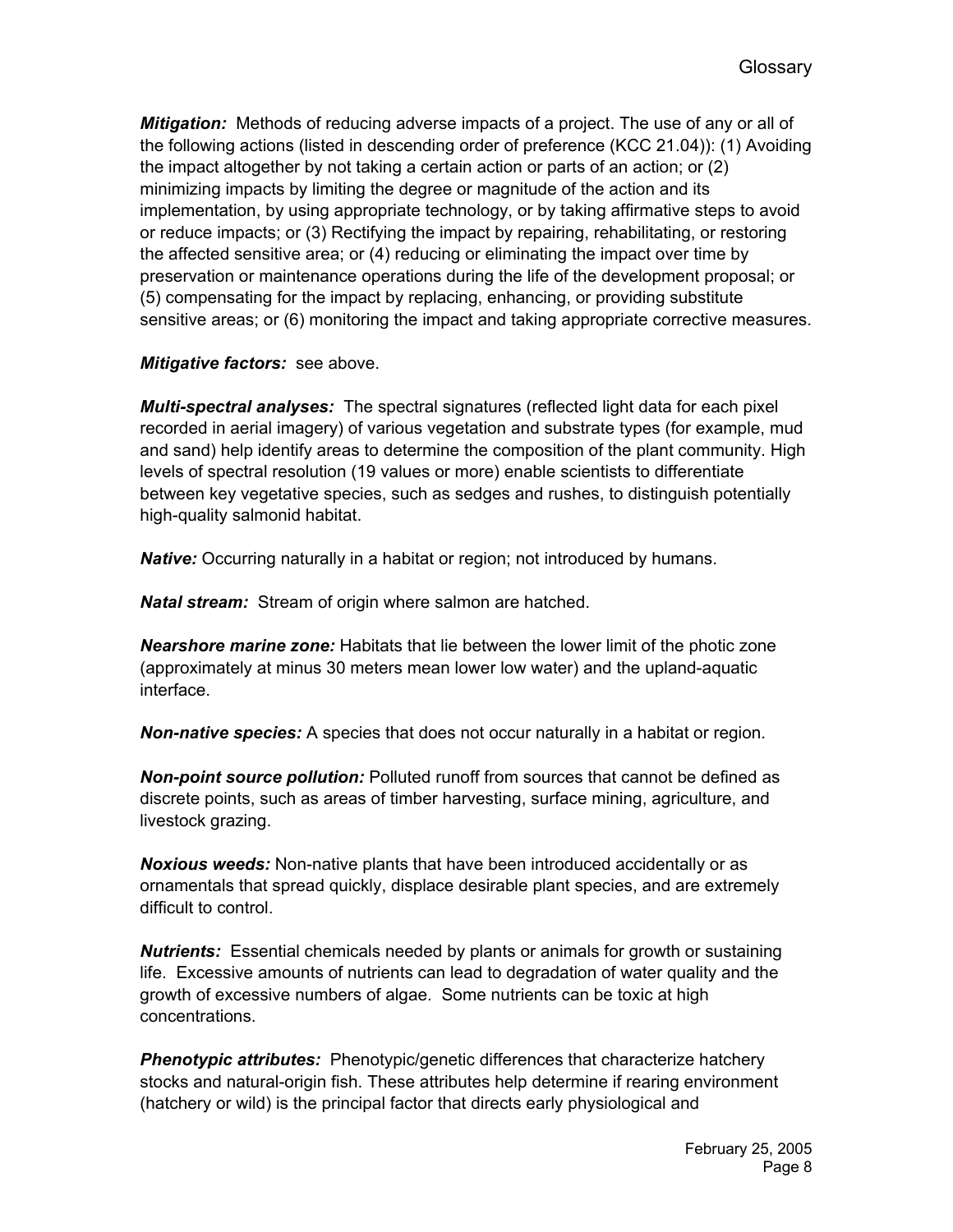immunological development - with respect to population viability - irrespective of population ancestry.

*Physiological transitions:* See transition zone.

**PIT tags:** PIT tags are tiny identification chips which are injected into specimens for permanent identification. The chip is read by means of a reader which provides a unique code read out of the chip implanted in the specimen.

**Planning targets:** The planning target provides a specific measure within a range that is helpful for evaluating Chinook populations recovery actions in habitat, harvest, and hatcheries. The target predicts the abundance and productivity of a salmon population based on a fully functioning estuary, improved freshwater conditions, restored access to blocked habitats, and poor ocean conditions.

*Populations:* The group of fish spawning in particular lake(s) or stream(s) at a particular season that to a substantial degree do not interbreed with any group spawning in a different place, or in the same place at a different season

*Pre-spawn migrants:* The life stage of a salmon when moving into freshwater areas to spawn.

*Pre-spawn holding:* The life stage of a salmon just prior to spawning when they have returned to spawning grounds.

*Properly functioning conditions (PFC):* State of the physical, chemical, and biological aspects of watershed ecosystems which will sustain a healthy salmonid population(s). Properly functioning condition defines a range of values for several measurable criteria rather than specific, absolute values. The range of these values may vary from watershed to watershed based upon a variety of factors, e.g., geology, hydrology, and stream geomorphology, and the improved understanding of how these factors shape ecosystem functions.

*Reach:* see stream reach.

*Redds:* Nests made in gravel (particularly by salmonids); consisting of a depression that is created and then covered.

*Refuge areas:* Areas that provide protection to a species from predators.

*Resident fish:* Fish species that complete their entire life cycle in freshwater.

*Retention/detention facilities:* A type of drainage facility designed either to hold water for a considerable length of time and then release it by evaporation, plant transpiration, and/or infiltration into the ground, or to hold surface water and stormwater runoff for a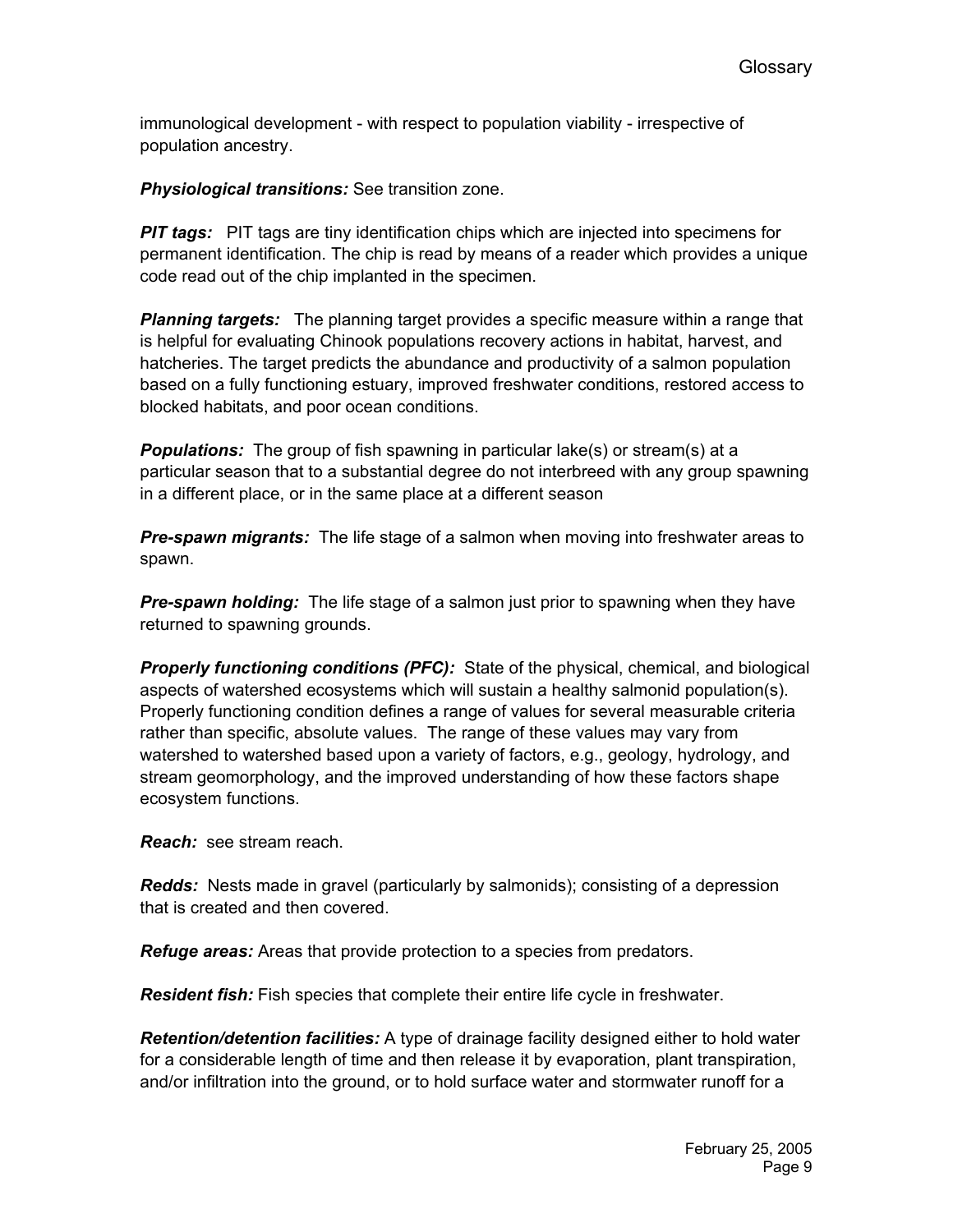short period of time and then release it to the surface water and stormwater conveyance system.

*Revetments:* An artificially protected or armored portion of the riverbank, typically a rock-lined face, that helps prevent erosion but does not provide protection from overtopping.

*Riparian:* Type of wetland transition zone between aquatic habitats and upland areas. Typically, an area on or by land bordering a stream, lake, tidewater, or other body of water.

*Riprap:* A facing layer or protective mound of stones placed to prevent erosion or sloughing of a structure or embankment due to the flow of surface water and stormwater runoff.

*Runoff:* Water originating from rainfall and other precipitation that is found in drainage facilities, rivers, streams, springs, seeps, ponds, lakes, and wetlands as well as shallow ground water.

**Salmon:** Includes all species of the salmonid family.

**Salmonid:** Fish of the family Salmonidae, including salmon, trout, char, and bull trout.

**Satellite streams:** Chinook salmon are present most years (more than half the years of a typical 4- to 5-year life cycle) but are less abundant than in core areas. Records are more incomplete, conservation efforts are inconsistent among potential satellite areas, and methods of enumeration vary.

*Sediment load:* Material carried in suspension by water, which will eventually settle to the bottom.

**Sediment transport::** The act of transporting a load of sediment from a stationary source location through a channel by streamflow to a location of deposition.

**Segregated hatchery management:** A segregated stock is intended to have minimal influence from and on surrounding natural stocks; interbreeding between hatchery and wild fish is minimized.

**Side channel:** A portion of an active channel that does not carry the bulk of stream flow. Side channels may carry water only during high flows, but are still considered part of the total active channel.

**Shoreline accretion:** The geologic process of filling and raising shoreline by depositon of material eroded and transported from other areas.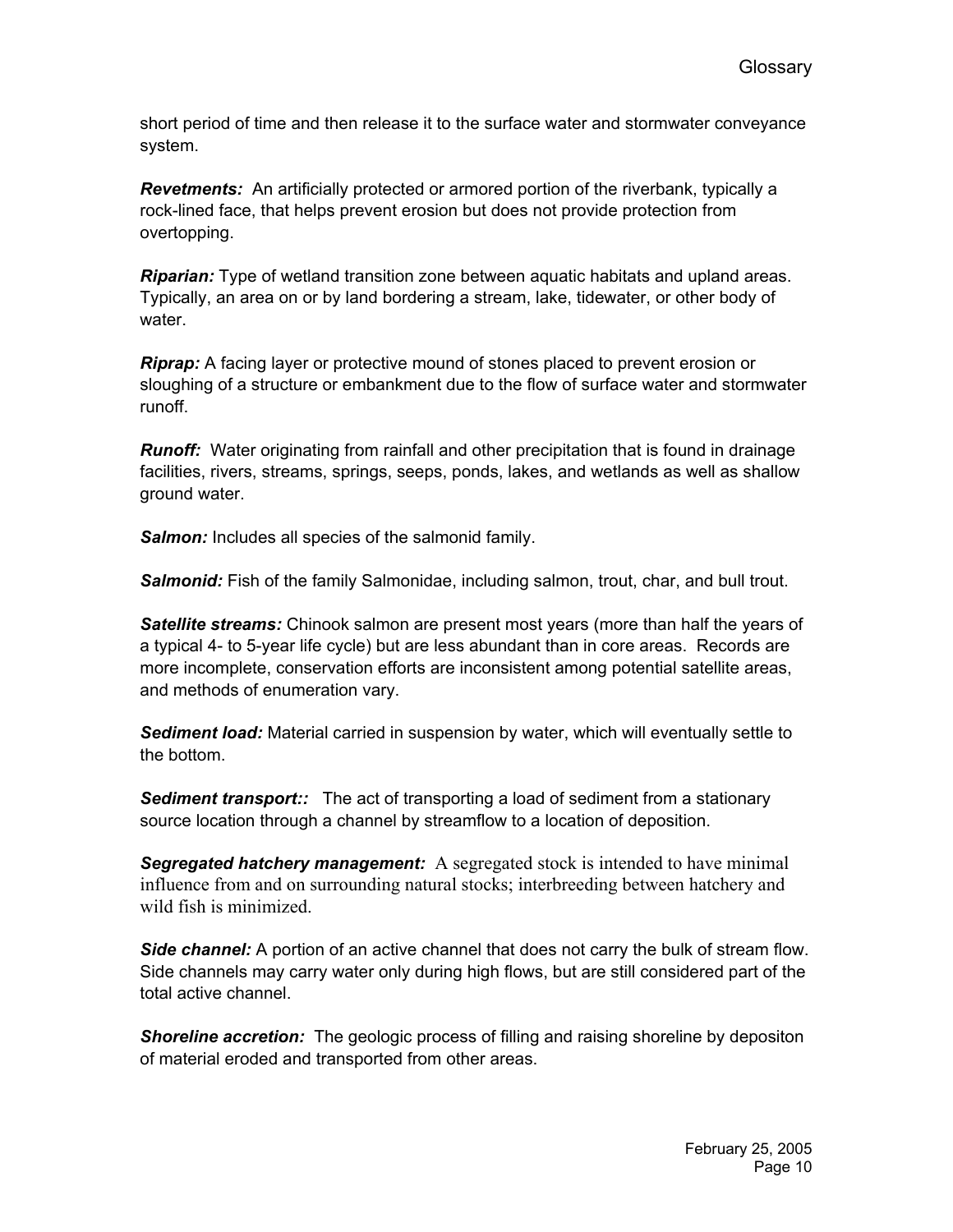*Shoreline softening:* A nonstructural approach to preventing loss of upland property. Usually refers to the placement of beach material or vegetation management at the shore.

**Smolt:** Juvenile salmon migrating seaward; a young anadromous trout, salmon, or char undergoing physiological changes that will allow it to change from life in freshwater to life in the sea. The smolt state follows the parr state.

*Smolt flumes:* Fish passage facilities installed at the Ballard Locks to improve safe passage of juvenile salmon through the Locks area.

*Smolt traps:* A smolt trap is a standardized method of quantifying how many fish are moving through a water system.

**Snorkel surveys:** An in stream survey method using snorkel equipment to view fish use of habitat such as log jams.

*Source control best management practices:* Water pollution control best management practices that address adverse impacts from point source (direct) and nonpoint source (diffuse) pollution. See also best management practice.

*Spawning aggregations:* Geomorphic features (barriers, canyons, large tributary junctions and eroding cliffs) were strong determinants of the location of Chinook spawning areas.

*Strays:* Non-native fish from hatchery escapements.

*Stock:* Group of fish that is genetically self-sustaining and isolated geographically or temporally during reproduction. Generally, a local population of fish. More specifically, a local population – especially that of salmon, steelhead (rainbow trout), or other anadromous fish – that originates from specific watersheds as juveniles and generally returns to its birth streams to spawn as adults.

*Stream reach:* A segment of a stream that has beginning and end points selected for some specific characteristic.

**Substrate:** Refers to the class or type of material (for example, sand, gravel cobble) beneath the water column.

*Temperature stratification:* Refers to the stratification of lakes and reservoirs into layers of water with different temperatures and densities. Usually occurs in spring and early summer when the combination of solar heating and mixing of near-surface water layers by the wind brings about the warming of the upper portion of the lake water column.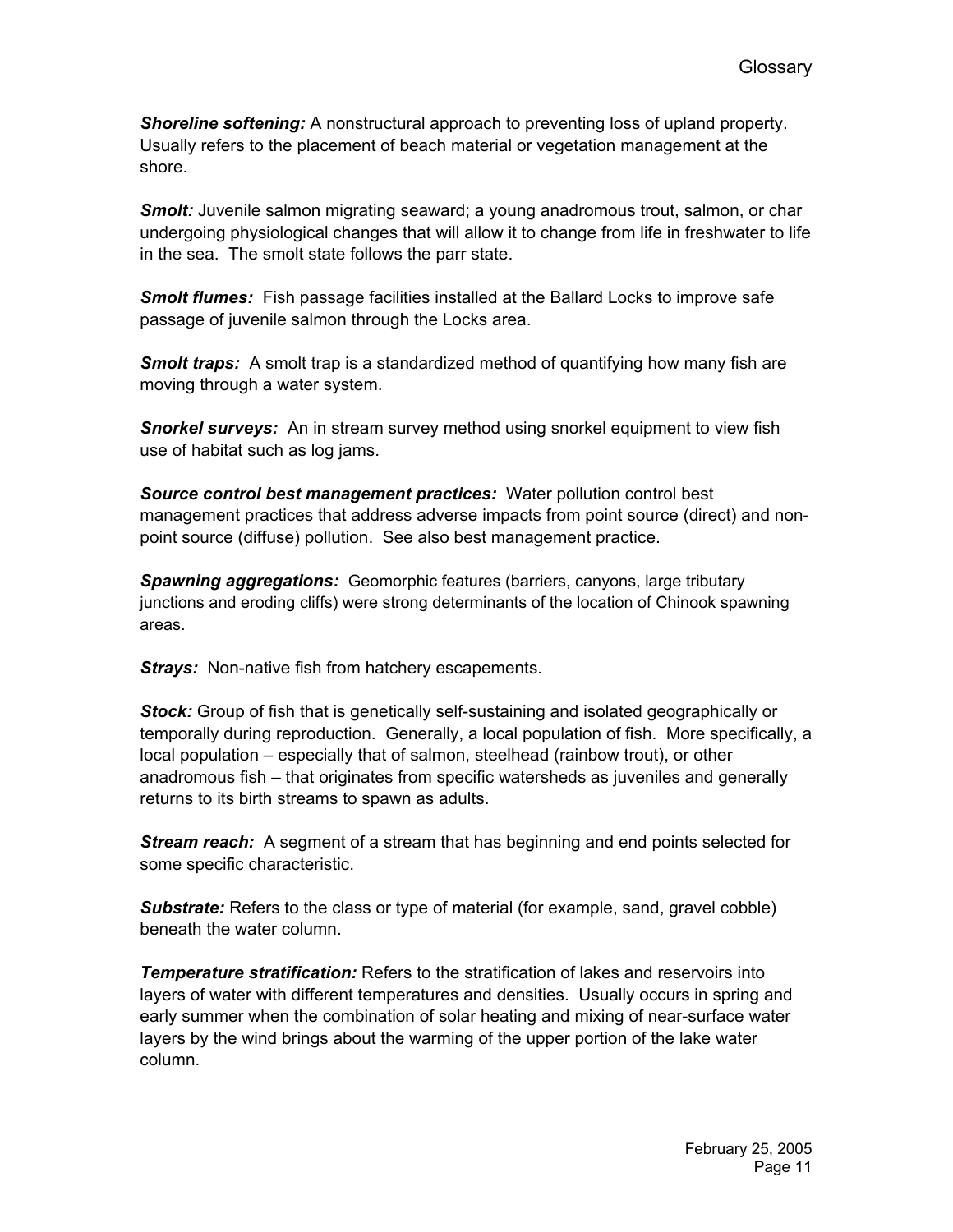*Thermal migration barriers:* Impediments to fish migration caused by high water temperatures.

*Transition zone:* Refers to an area in which species migrating between ecological zones undergo biological changes in order to adapt to another ecosystem. For Northwest salmon, the nearshore zone is known as a transition zone as salmon acclimate to more saline waters (if out-migrating) or non-saline waters (if in-migrating).

*Urban growth area:* A political boundary in which urban growth is encouraged and concentrated via management plans.

*Validation monitoring:* Monitoring to determine if the salmon population is increasing in productivity, abundance, distribution, and diversity; and what are the cause and effect relationships between actions and fish population changes.

*Viable Salmonid Population (VSP):* An independent population of any Pacific salmonid that has a negligible risk of extinction due to threats from demographic variation, local environmental variation, and genetic diversity changes over a 100-year time frame.

*Watershed:* Entire area that contributes both surface water and underground water to a particular lake or river.

*Watershed rehabilitation:* Used primarily to indicate improvement of watershed condition or certain habitats within the watershed. Compare watershed restoration.

*Watershed restoration:* Reestablishing the structure and function of an ecosystem, including its natural diversity; a comprehensive, long-term program to return watershed health, riparian ecosystems, and fish habitats to a close approximation of their condition prior to human disturbance.

*Weir:* Device across a stream to divert fish into a trap or to raise the water level or divert its flow. Also a notch or depression in a dam or other water barrier through which the flow of water is measured or regulated.

**Wild stock:** A stock that is sustained by natural spawning and rearing in the natural habitat regardless of origin.